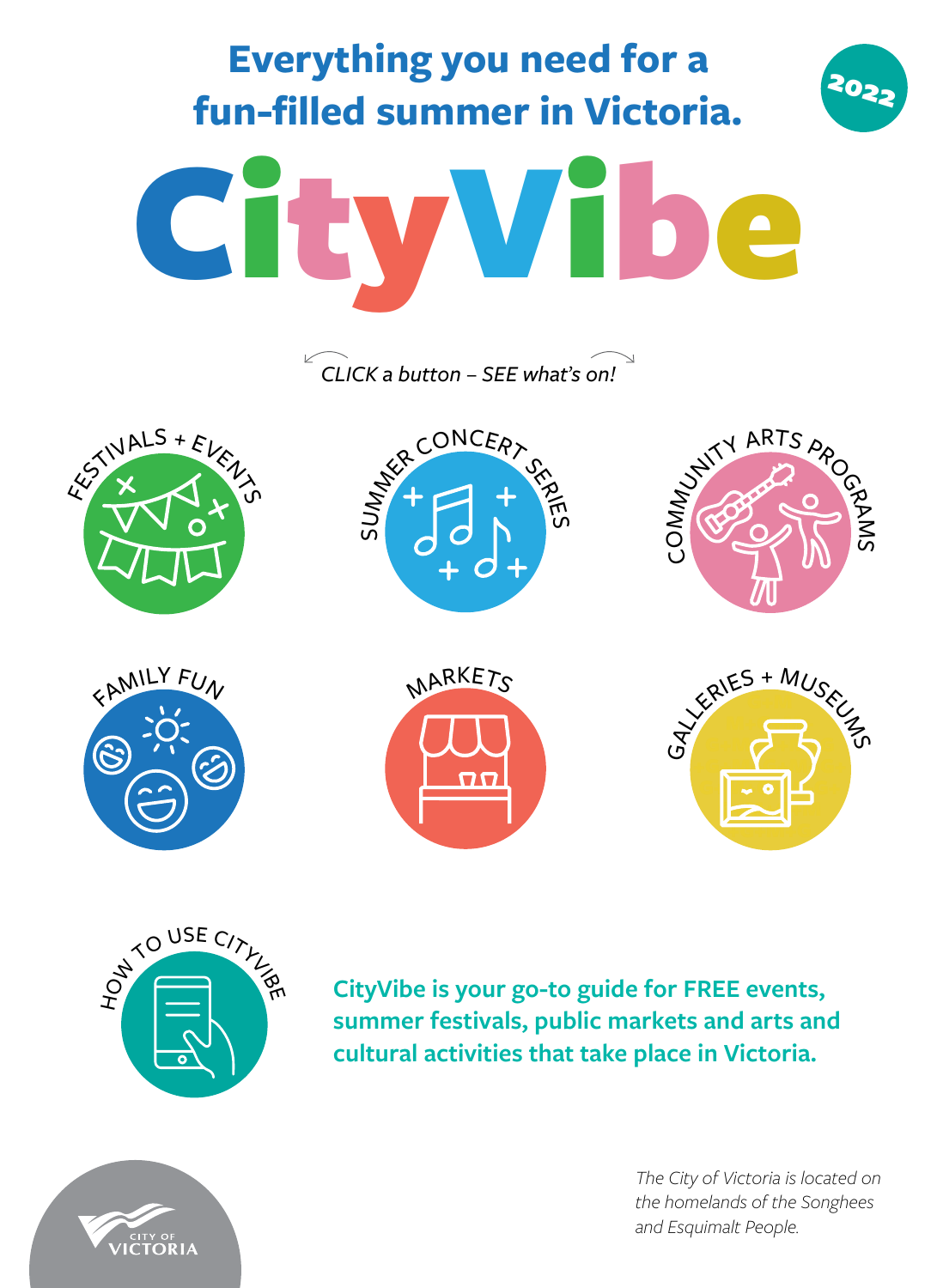# <span id="page-1-0"></span>HOW TO USE CityVibe

Looking for something fun to do this summer? We've got you covered. Many of the festivals and events showcased in the guide are recipients of the City of Victoria's 2022 Festival Investment Grant. Over the past 21 years, the City has awarded more than \$4 million to local non-profit arts and culture organizations.

# **Want to go to a specific section?**

Just click any button on the right.

*CLICK a button – SEE what's on!*

# **What's happening next month?**

Click on the month along the top of the page to see what's happening each month throughout the summer. **OR** just scroll up and down through the document.



# **Where's it happening?**

Click on the "**location**" to open Google Maps.

# **Name of Event or Plac[e](https://victoriahighlandgames.com/)**

- Description
- **Location** Date
	- Times
- **Website**

# **Want more info?**

Click on the "**website**", to go to the festival or event's website. Click here to go to the next page



 $\overline{\mathbf{u}}$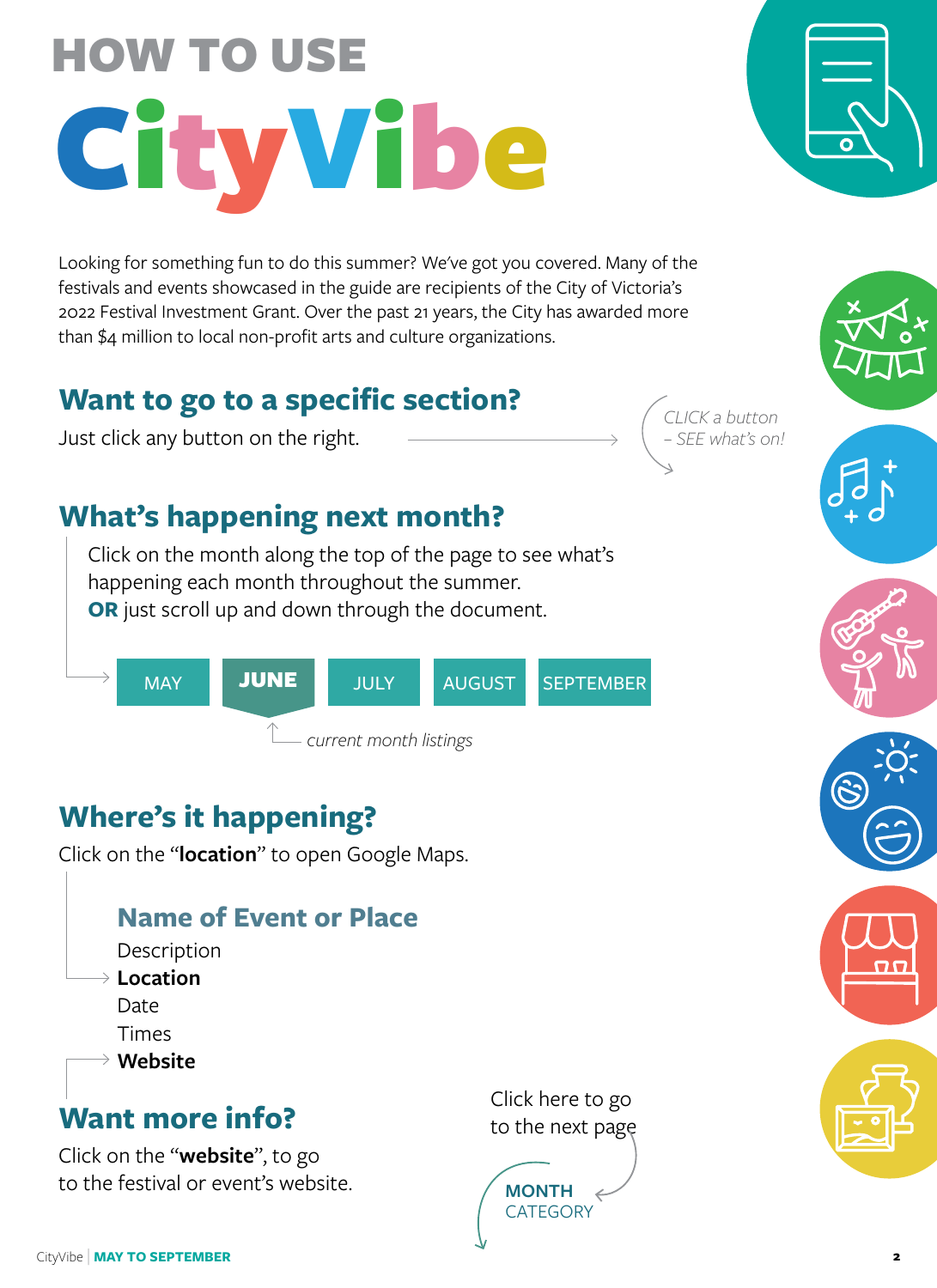<span id="page-2-0"></span>



# **[Victoria Highland Games & Celtic Festival](https://victoriahighlandgames.com/)**

[Topaz Park](https://www.google.com/maps?client=firefox-b-d&q=topaz+park+victoria+bc&um=1&ie=UTF-8&sa=X&ved=2ahUKEwiJk6rj6ZH3AhXNHzQIHdm9AGoQ_AUoAXoECAIQAw) May 21 – 22 Saturday 9 a.m. - 9 p.m. | Sunday 9 a.m. - 6 p.m. [victoriahighlandgames.com](https://victoriahighlandgames.com/)

### **122nd Victoria Day Parade**

[Douglas Street](https://www.google.com/maps/place/Douglas+St,+Victoria,+BC/@48.4295924,-123.3645015,17z/data=!3m1!4b1!4m5!3m4!1s0x548f7482f48ef7bf:0xdde0499a907f511!8m2!3d48.4295924!4d-123.3645015) May 23 9 a.m. – noon [gvfs.ca](https://gvfs.ca/gvfs_events/thrifty-foods-122nd-victoria-day-parade-presented-by-chek-tv/)

# **AfriCa Fest**

[Centennial Square](https://www.google.com/maps/place/Centennial+Square/@48.4287178,-123.3657246,15z/data=!4m5!3m4!1s0x0:0x284b11569bbecd16!8m2!3d48.4287178!4d-123.3657246) May 28 – 29 11  $a.m. - 5 p.m.$ [issambacentre.ca/events](https://www.issambacentre.ca/events)

# **Selkirk Waterfront Festival**

Community festival with local performers and vendors [Selkirk Green | Waterfront Cresc](https://www.google.com/maps/place/Selkirk+Green+Park/@48.4413654,-123.3791083,15z/data=!4m5!3m4!1s0x0:0x6562fd75b1b32c40!8m2!3d48.4413654!4d-123.3791083)ent May 28 10 a.m. – 5 p.m. [burnsidegorge.ca](https://burnsidegorge.ca/special-events/selkirk-waterfront-festival/)





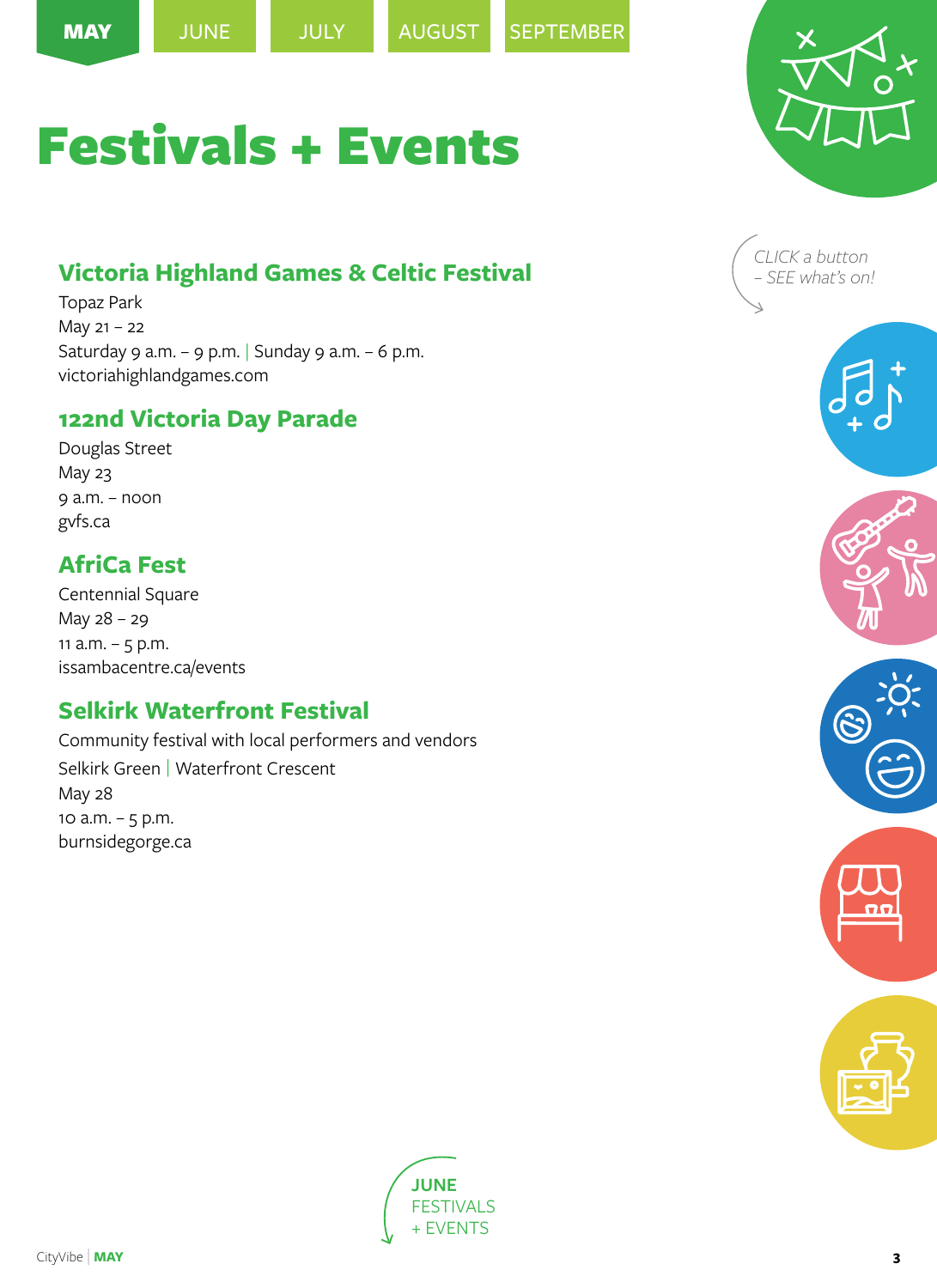

# <span id="page-3-0"></span>**Folktoria**

A multicultural celebration of performing arts, food and arts and crafts [Centennial Square](https://www.google.com/maps/place/Centennial+Square/@48.4287178,-123.3657246,15z/data=!4m5!3m4!1s0x0:0x284b11569bbecd16!8m2!3d48.4287178!4d-123.3657246) June  $4 - 5$ Saturday noon – 8 p.m. Sunday 11 a.m. – 7 p.m. [folktoria.ca](https://www.folktoria.ca/)

# **Mabuhay!**

Celebrating Philippine Culture [Centennial Square](https://www.google.com/maps/place/Centennial+Square/@48.4287178,-123.3657246,15z/data=!4m5!3m4!1s0x0:0x284b11569bbecd16!8m2!3d48.4287178!4d-123.3657246) June 11 – 12 Saturday 11 a.m. – 6 p.m. | Sunday 11 a.m. – 5 p.m. [thevfca.com](https://www.thevfca.com/)

### **Rendez-vous Victoria**

Celebration of Francophone culture and community Various locations June 21 – August 18 [sfvictoria.ca](https://www.sfvictoria.ca/)

# **Victoria's 23rd Annual Ska & Reggae Festival**

[Ship Point](https://www.google.com/maps/place/Ship+Point+Market/@48.4228659,-123.3689381,15z/data=!4m5!3m4!1s0x0:0xc2032900f15f7afe!8m2!3d48.4228659!4d-123.3689381) June 22 – 26 [victoriaskafest.ca](https://victoriaskafest.ca/)

### **FernFest 2022**

A neighbourhood celebration of art, music, food and theatre [Fernwood Square](https://www.google.com/maps/place/Fernwood+Square/@48.4304286,-123.3454974,15z/data=!4m5!3m4!1s0x0:0xc70f631388c0c450!8m2!3d48.4304286!4d-123.3454974) June 24 – 25 [fernwoodnrg.ca](https://fernwoodnrg.ca/events-directory/fernfest/)







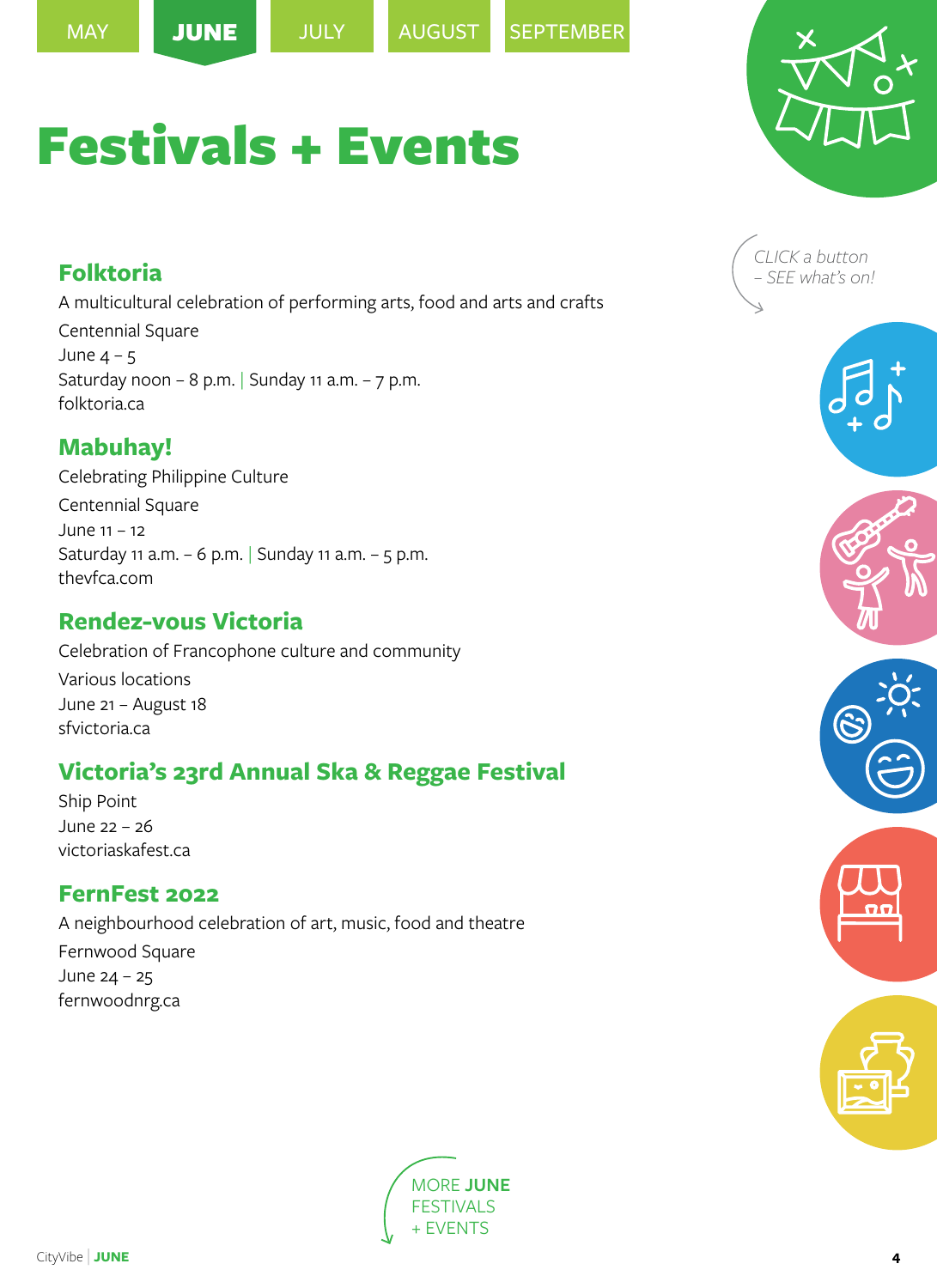

# <span id="page-4-0"></span>**TD Victoria International JazzFest**

[Cameron Bandshell](https://www.google.com/maps/place/Cameron+Bandshell/@48.4140194,-123.3649337,15z/data=!4m5!3m4!1s0x0:0xdabddc2c4689b33b!8m2!3d48.4140194!4d-123.3649337) | various locations downtown June  $24 -$  July 3 [jazzvictoria.ca](https://jazzvictoria.ca/)

# **Victoria Pride Festival**

Various locations downtown June 23 – July 2 [victoriapridesociety.org](https://victoriapridesociety.org/)

# **Pride Festival in the Park**

[MacDonald Park](https://www.google.com/maps/place/MacDonald+Park,+Niagara+St,+Victoria,+BC/@48.4175802,-123.3806791,15z/data=!4m5!3m4!1s0x0:0x8c56088bfa864123!8m2!3d48.4175802!4d-123.3806791) June 26 10 a.m. – 8 p.m.

## **Victoria Pride Parade**

[Johnson Street Bridge](https://www.google.com/maps/place/Johnson+Street+Bridge/@48.4282598,-123.3721465,15z/data=!4m5!3m4!1s0x0:0x5a83be27f477e403!8m2!3d48.4282598!4d-123.3721465) | [Wharf St](https://www.google.com/maps/place/Wharf+St,+Victoria,+BC/@48.4259352,-123.3699442,17z/data=!3m1!4b1!4m5!3m4!1s0x548f749ae3182915:0xefb4be9268e15f60!8m2!3d48.4259352!4d-123.3699442)reet | [Government Str](https://www.google.com/maps/place/Government+St,+Victoria,+BC/@48.4242187,-123.3680253,17z/data=!3m1!4b1!4m5!3m4!1s0x548f749a59d2eab5:0xd51ed032eb15a139!8m2!3d48.4242187!4d-123.3680253)eet June 26 11 a.m.







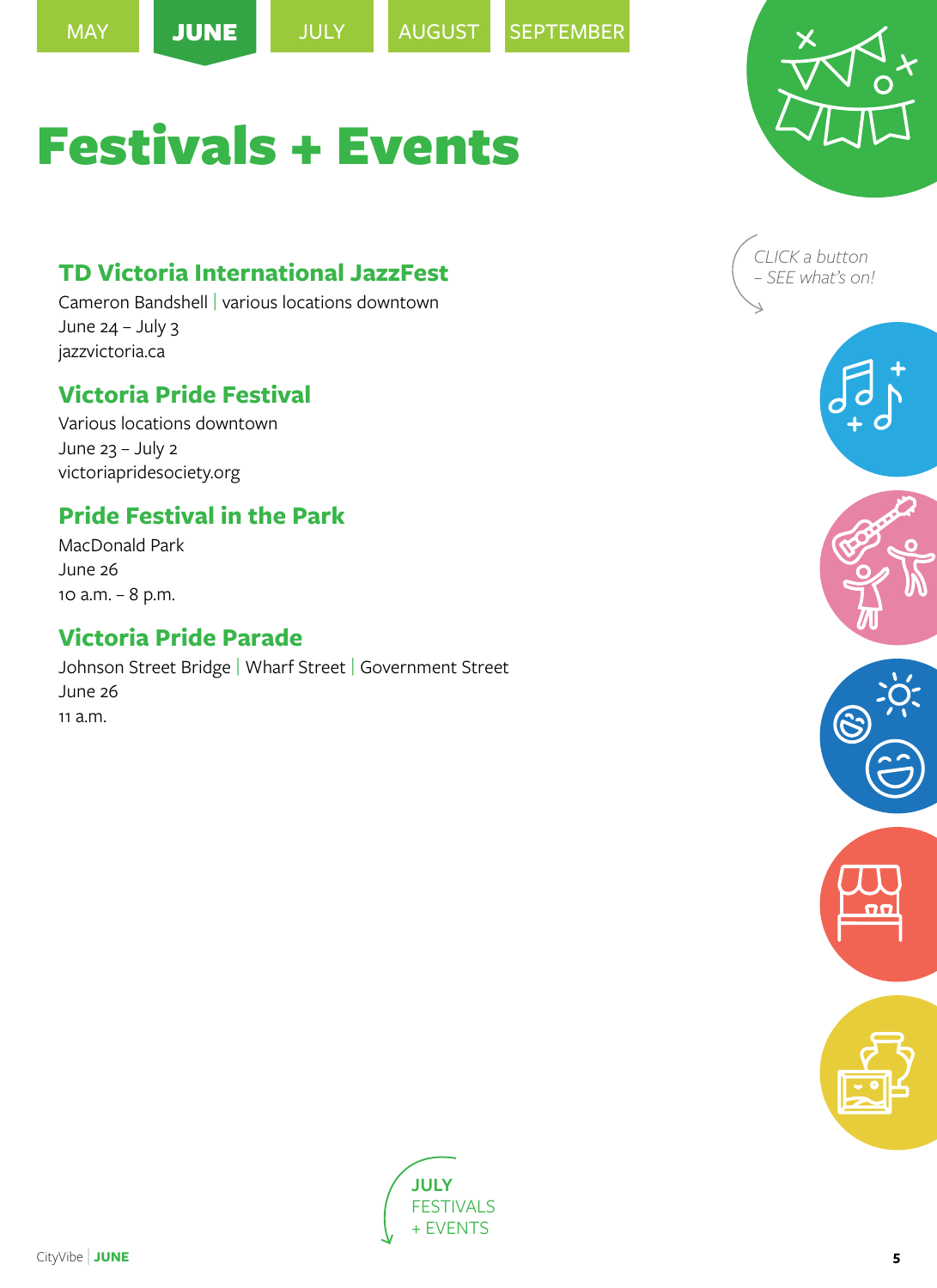<span id="page-5-0"></span>



# **Rendez-vous Victoria**

Celebration of Francophone culture and community Various locations June 21 – August 18 [sfvictoria.ca](https://www.sfvictoria.ca/)

Festivals + Events

#### **Victoria Pride Festival**

Various locations downtown June 23 – July 2 [victoriapridesociety.org](https://victoriapridesociety.org/)

### **TD Victoria International JazzFest**

[Cameron Bandshell](https://www.google.com/maps/place/Cameron+Bandshell/@48.4140194,-123.3649337,15z/data=!4m2!3m1!1s0x0:0xdabddc2c4689b33b?sa=X&ved=2ahUKEwijxujSwaX3AhUjPn0KHerNATkQ_BJ6BAhSEAU) | Various locations downtown June 24 – July 3 [jazzvictoria.ca](https://jazzvictoria.ca/)

# **Victoria's Canada Day**

[Ship Point | Inner Harbour](https://www.google.com/maps/place/Ship+Point+Market/@48.4228659,-123.3689381,15z/data=!4m5!3m4!1s0x0:0xc2032900f15f7afe!8m2!3d48.4228659!4d-123.3689381) July 1 [canadadayvictoria.ca](https://www.canadadayvictoria.ca/)

### **SKAMpede**

Outdoor live performance festival [Galloping Goose Trail](https://www.google.com/maps/place/Galloping+Goose+Trail,+British+Columbia/@48.4265348,-123.5321222,17z/data=!3m1!4b1!4m5!3m4!1s0x548f0cd2bd8d8a0b:0x22c24a677c6d5fda!8m2!3d48.4265348!4d-123.5321222) | [Songhees Walkway](https://www.google.com/maps/place/Songhees+Walkway,+British+Columbia/@48.4280923,-123.3858425,17z/data=!3m1!4b1!4m5!3m4!1s0x548f749fc3642343:0x5b16435314340ec6!8m2!3d48.4280923!4d-123.3858425) | [David Foster Harbour Pathway](https://www.google.com/maps/place/David+Foster+Harbour+Pathway/@48.422071,-123.3811479,15z/data=!4m5!3m4!1s0x0:0xf3a30af02a5e14db!8m2!3d48.422071!4d-123.3811479) July 6 – 10 [skam.ca/skampede](https://skam.ca/skampede/)

### **Festival Mexicano**

[Centennial Square](https://www.google.com/maps/place/Centennial+Square/@48.4287178,-123.3657246,15z/data=!4m2!3m1!1s0x0:0x284b11569bbecd16?sa=X&ved=2ahUKEwiP87rwwqX3AhX6HTQIHQ-jD9cQ_BJ6BAhaEAU) July 9 – 10 [victoriamexicancanadian.ca](http://victoriamexicancanadian.ca/)







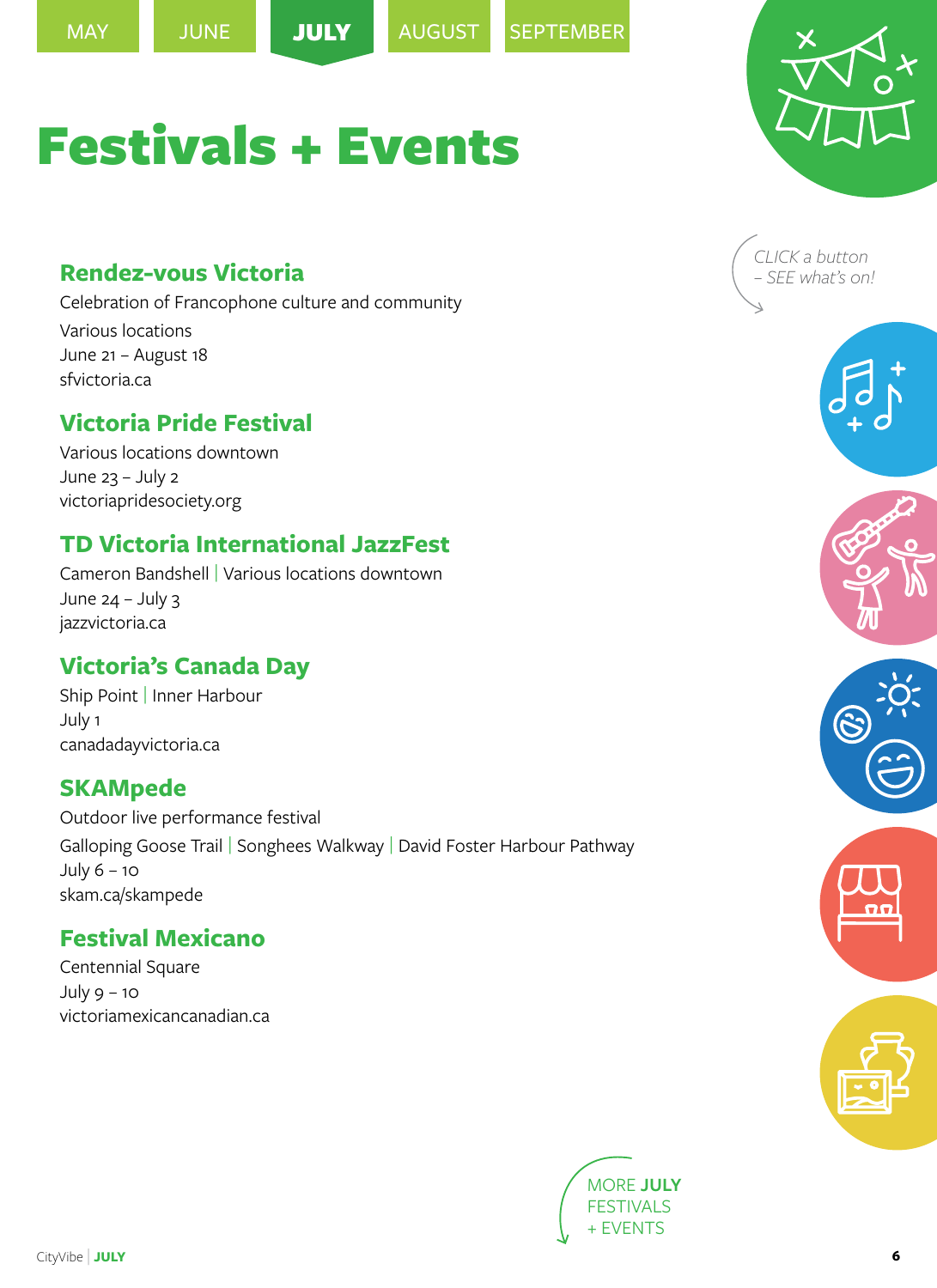<span id="page-6-0"></span>

### **Flamenco Festival**

[Centennial Square](https://www.google.com/maps/place/Centennial+Square/@48.4287178,-123.3657246,15z/data=!4m5!3m4!1s0x0:0x284b11569bbecd16!8m2!3d48.4287178!4d-123.3657246) | [Cameron Bandshell](https://www.google.com/maps/place/Cameron+Bandshell/@48.4140194,-123.3649337,15z/data=!4m5!3m4!1s0x0:0xdabddc2c4689b33b!8m2!3d48.4140194!4d-123.3649337) July 16 – 24 [victoriaflamencofestival.com](https://www.victoriaflamencofestival.com/)

### **TD Art Gallery Paint-In**

[Moss Street from Dallas Road to Fort Street](https://www.google.com/maps/place/Moss+St,+Victoria,+BC/@48.4142533,-123.3512368,17z/data=!3m1!4b1!4m5!3m4!1s0x548f74f2420674c3:0x48fc269e8b4f702c!8m2!3d48.4142533!4d-123.3490481) July 16 11 a.m. – 6 p.m. [aggv.ca](https://aggv.ca/events/td-art-gallery-paint-in-2022/)

# **Splash Around Town: Symphony in the Summer Festival**

July 22 – 31 [victoriasymphony.ca](https://victoriasymphony.ca/community/outreach/symphony-in-the-summer/)

### **Wonderment 2022**

Live ambient and electronic music festival [Cameron Bandshell](https://www.google.com/maps/place/Cameron+Bandshell/@48.4140194,-123.3649337,15z/data=!4m5!3m4!1s0x0:0xdabddc2c4689b33b!8m2!3d48.4140194!4d-123.3649337) | Various locations downtown July 29 – Aug 1 [wonderment.ca](https://wonderment.ca/)

# **Splash Around Town: Finale**

[BC Legislature lawn](https://www.google.com/maps/place/Legislative+Assembly+of+British+Columbia/@48.4196283,-123.3702583,15z/data=!4m5!3m4!1s0x0:0xa8b8a32c37be6e1d!8m2!3d48.4196283!4d-123.3702583) July 31  $1 - 10$  p.m. [victoriasymphony.ca](https://victoriasymphony.ca/community/outreach/symphony-in-the-summer/)







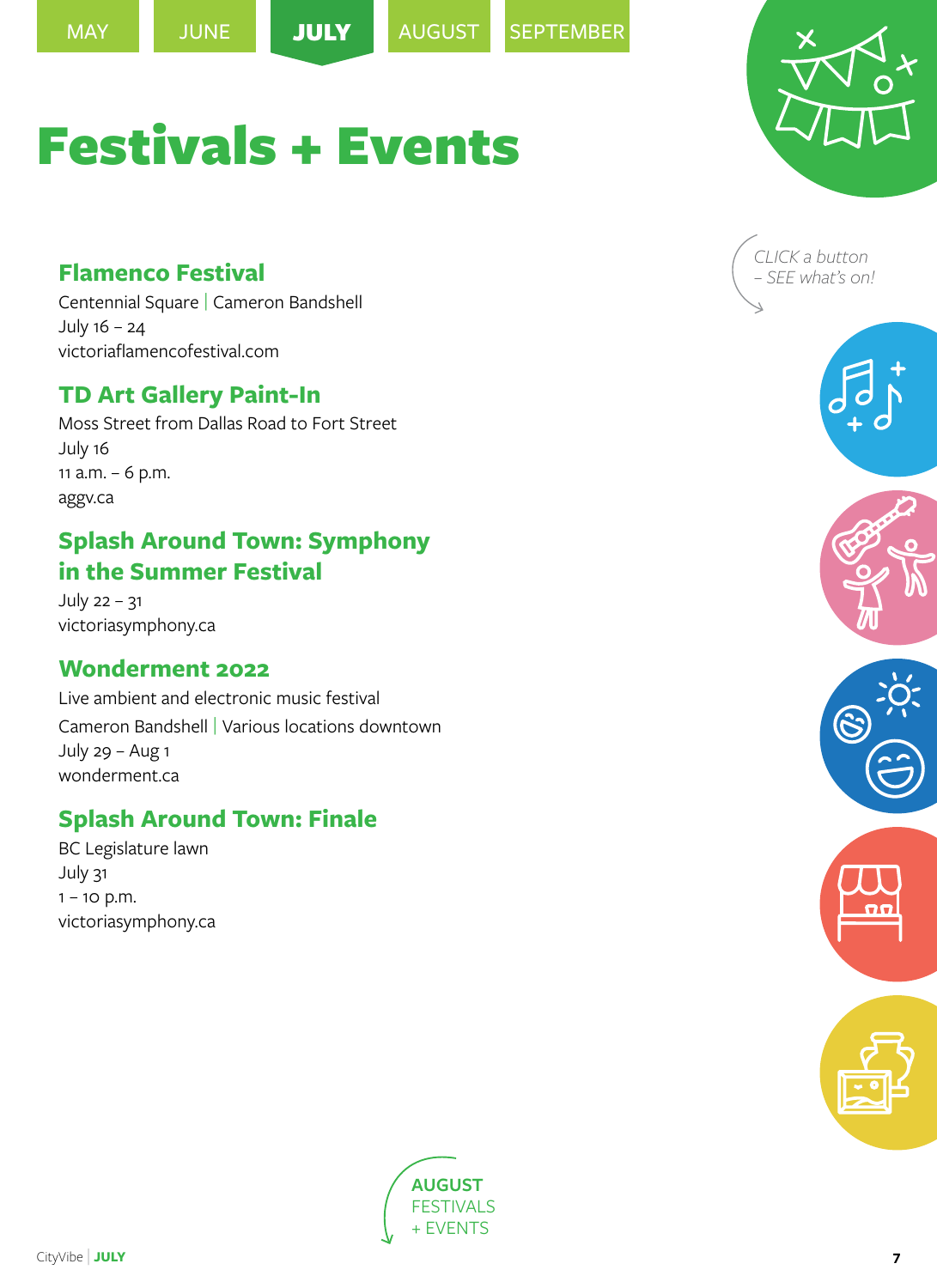<span id="page-7-0"></span>



#### **Rendez-vous Victoria**

Celebration of Francophone culture and community Various locations June 21 – August 18 [sfvictoria.ca](https://www.sfvictoria.ca/)

# **ViVa! Victoria Latin Festival**

[Centennial Square](https://www.google.com/maps/place/Centennial+Square/@48.4287178,-123.3657246,15z/data=!4m5!3m4!1s0x0:0x284b11569bbecd16!8m2!3d48.4287178!4d-123.3657246) August 6 [vvlf.ca](https://vvlf.ca/)

# **Victoria Bicycle Music Festival**

August 7 [vicbikemusicfest.ca](http://www.vicbikemusicfest.ca/)

#### **Free-B Film Festival**

[Cameron Bandshell](https://www.google.com/maps/place/Cameron+Bandshell/@48.4140194,-123.3649337,15z/data=!4m5!3m4!1s0x0:0xdabddc2c4689b33b!8m2!3d48.4140194!4d-123.3649337) August 12, 13, 19, 20, 26, 27 [victoriafilmfestival.com](https://www.victoriafilmfestival.com/product/free-b-film-festival/)

### **East West Mural Fest**

Various locations August 15 – 28 [ecah.ca](https://www.ecah.ca/mural-festival)

# **Victoria Dragon Boat Festival**

[Inner Harbour](https://www.google.com/maps/place/Inner-Harbour+Pathway,+Victoria,+BC+V8V+1W9/@48.4208445,-123.3714009,17z/data=!3m1!4b1!4m5!3m4!1s0x548f749a6f5312c9:0x1ab20947bec5e0bd!8m2!3d48.4208445!4d-123.3692122) August 12 – 14 [victoriadragonboatfestival.com](https://victoriadragonboatfestival.com/)

# **[The Function Festival](http://bcblackhistory.ca/events/)**

Celebrating Canadian and international BIPOC musicians [Ship Point](https://www.google.com/maps/place/Ship+Point+Market/@48.4228659,-123.3711268,17z/data=!3m1!4b1!4m5!3m4!1s0x548f7490a205d6c9:0xc2032900f15f7afe!8m2!3d48.4228659!4d-123.3689381) August 20 11 a.m. – 10 p.m. [bcblackhistory.ca](http://bcblackhistory.ca/events/)







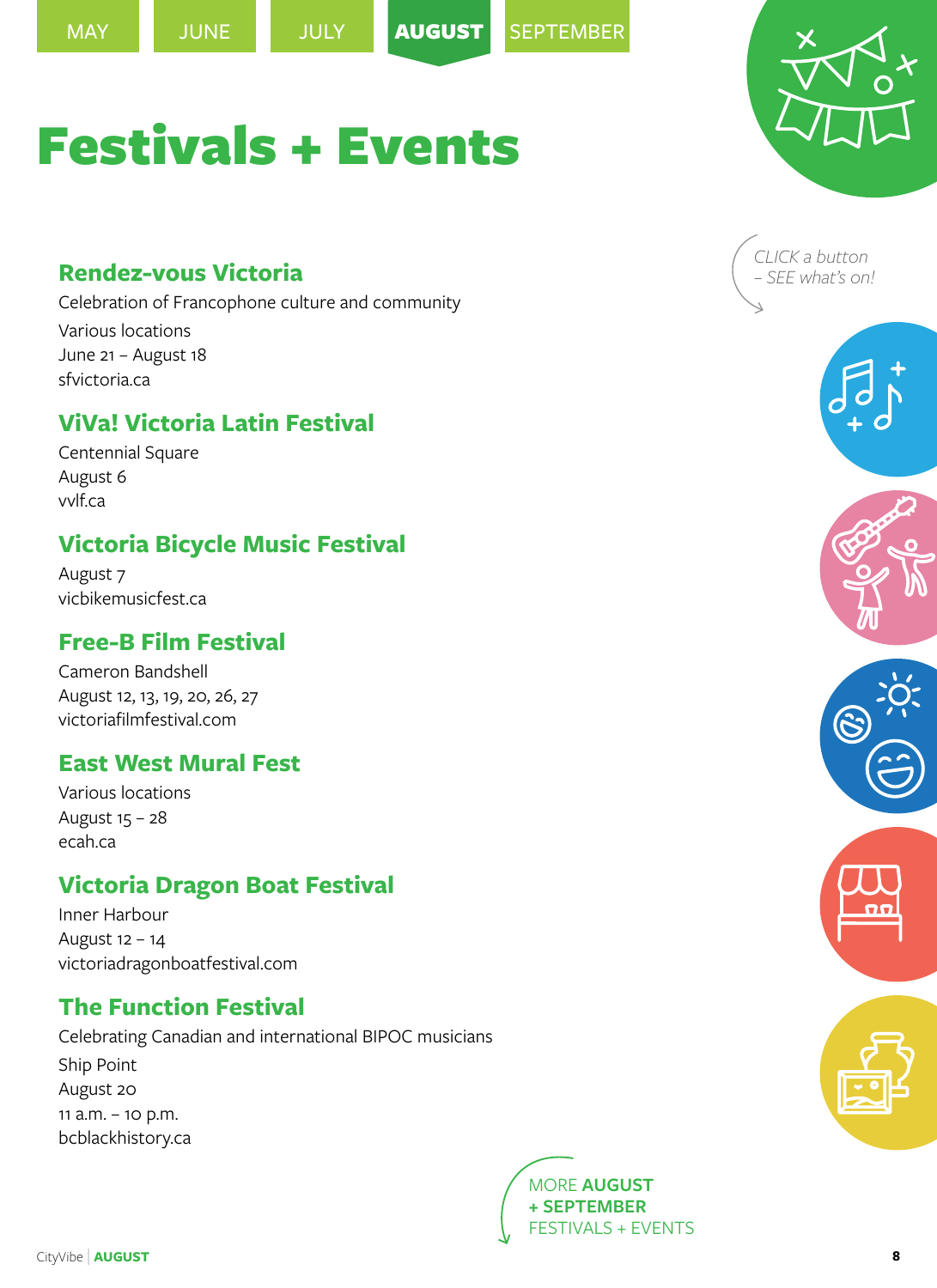<span id="page-8-0"></span>



# **Victoria Fringe Festival**

[Various locations downtown](https://www.google.com/maps/place/Downtown,+Victoria,+BC/@48.4258227,-123.3742772,15z/data=!3m1!4b1!4m5!3m4!1s0x548f7485365d4cc9:0x1ed8d37dd7f1b902!8m2!3d48.4261169!4d-123.3642211) August 24 – September 4 [intrepidtheatre.com](https://intrepidtheatre.com/festivals/fringe-festival/)

# **Harbour Blues 'n Roots Festival**

[Ship Point](https://www.google.com/maps/place/Ship+Point+Market/@48.4228659,-123.3689381,15z/data=!4m5!3m4!1s0x0:0xc2032900f15f7afe!8m2!3d48.4228659!4d-123.3689381) August 25 – 28 [jazzvictoria.ca](https://jazzvictoria.ca/harbour-blues/)

# **Out There Art Festival**

[Quadra Village](https://www.google.com/maps/search/Quadra+Village/@48.4377572,-123.3609051,18z/data=!3m1!4b1) September 2 – 5 [alterarts.ca/festival](https://www.alterarts.ca/festival)

# **One Wave Gathering**

Celebrating Indigenous art and culture from across the Pacific Various locations September  $3 - 25$ [pacificpeoplespartnership.org](https://pacificpeoplespartnership.org/)







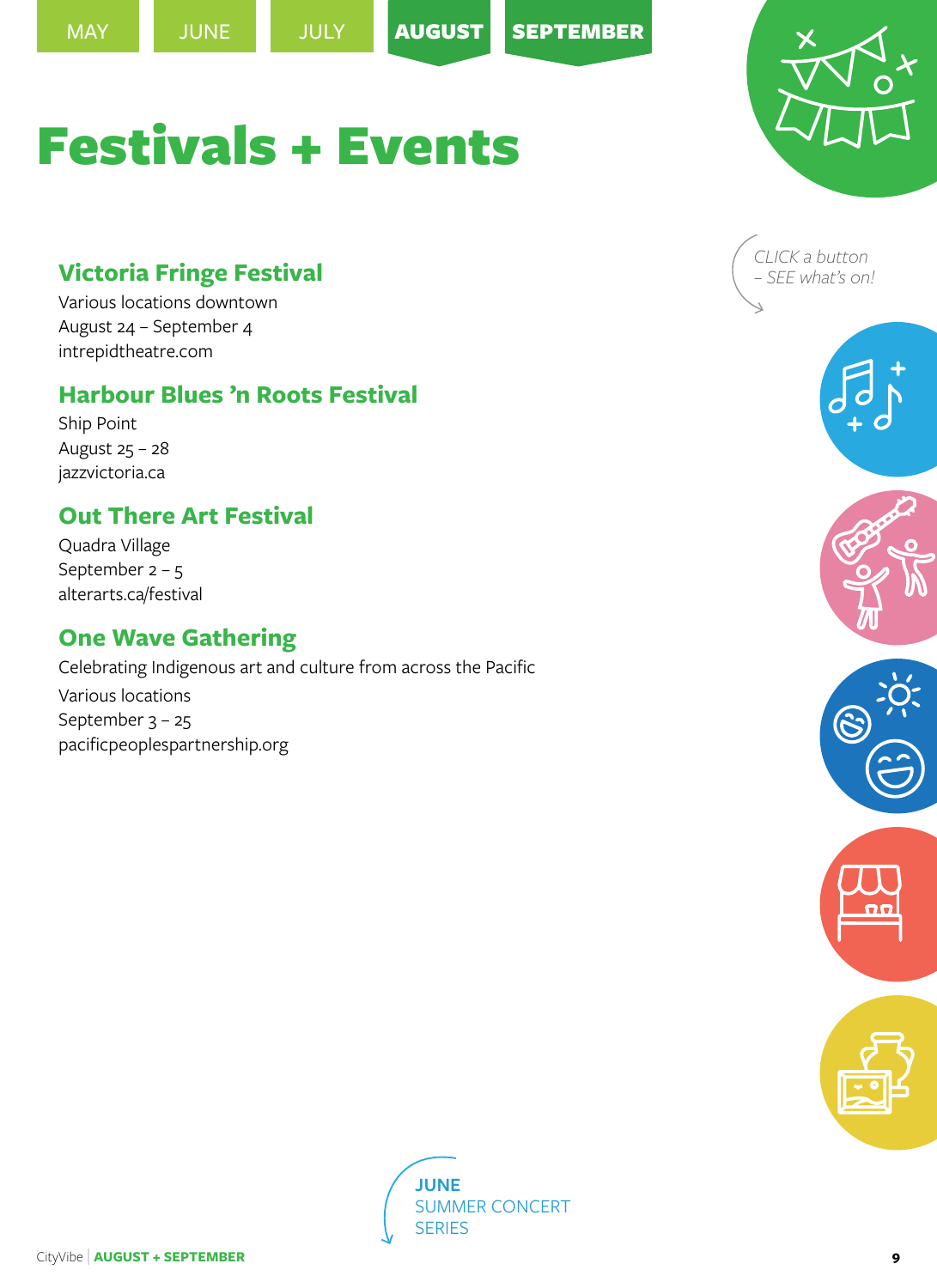# <span id="page-9-0"></span>**Downtown**

#### **Lunchtime Concerts**

[Fort Common, 1017 Blanshard Street](https://www.google.com/maps/place/The+Fort+Common/@48.4240958,-123.3622248,15z/data=!4m5!3m4!1s0x0:0x51a69e3352dc15f4!8m2!3d48.4240958!4d-123.3622248) Thursdays, noon – 1 p.m.

- 2 Wes Carroll Trio  *Jazz/Soul/Fusion*
- 9 Noah Edwards  *Folk/Canadiana*
- 16 Rob Fillo  *Contemporary Folk*
- 23 Anneda  *Rock/Blues/Folk*
- 30 Kurt Loewen  *Folk/Rock*

# **Afternoon Concerts**

[1000 block of Broad Street](https://www.google.com/maps/place/1000+Broad+St,+Victoria,+BC+V8W+1Z9/@48.4241895,-123.3689147,17z/data=!3m1!4b1!4m5!3m4!1s0x548f749aa2523ffb:0xef3b85b316845135!8m2!3d48.4241895!4d-123.366726) Fridays, 4:30 – 6:30 p.m. Saturdays and Sundays,  $3 - 5$  p.m.

- 3 Deb Rhymer Band  *R&B*
- 4 Grapefruit is Impossible  *Jazz/Hip-Hop*
- 5 Ryan Oliver Soul Jazz Quartet  *Jazz*
- 10 Peter McMaster  *Indie/Folk*
- 11 Coastline  *Modern Celtic/Bluegrass/Folk*
- 12 Damian Graham Trio  *Funk/Jazz*
- 17 Jonnie 5 Brass Band  *Funk/Jazz*
- 18 Dashel Scott  *Classic Rock/Pop*
- 19 Ivonne Hernandez Band  *Celtic/Bluegrass/Folk*
- 24 Trad Jazz Collective  *Jazz/Swing/Latin*
- 25 The Emmett Hodgins Trio  *Jazz Fusion*
- 26 Black Angus  *Irish/Roots/Americana*







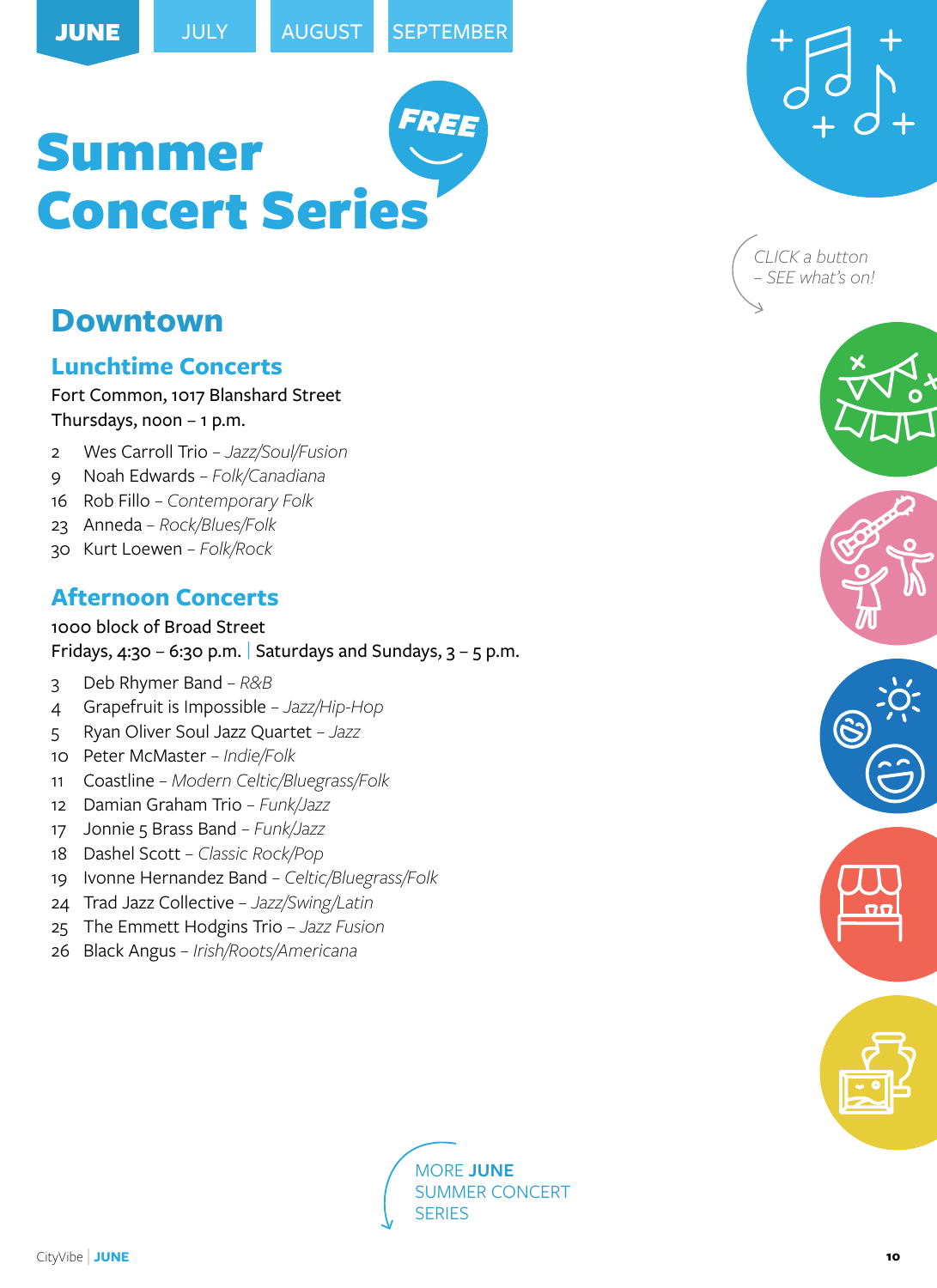# <span id="page-10-0"></span>**[Beacon Hill Park](https://www.google.com/maps/place/Beacon+Hill+Park/@48.4122222,-123.3627779,15z/data=!4m5!3m4!1s0x0:0xb41e4d0e159ad40e!8m2!3d48.4122222!4d-123.3627779)**

# **Afternoon Concerts**

[Cameron Bandshell](https://www.google.com/maps/place/Cameron+Bandshell/@48.4140194,-123.3649337,15z/data=!4m5!3m4!1s0x0:0xdabddc2c4689b33b!8m2!3d48.4140194!4d-123.3649337) Friday – Monday, 1:30 – 3:20 p.m.

- 4 Ryan Oliver Soul Jazz Quartet  *Jazz*
- 5 David Santana Quartet  *Jazz*
- 11 Damian Graham Trio  *Funk/Jazz*
- 12 Emily Carr String Quartet  *Classical*
- 19 Greater Victoria Concert Band  *Concert Band*
- 24 The Emmett Hodgins Trio  *Jazz Fusion*
- 25 TD Victoria International JazzFest  *Jazz*
- 26 TD Victoria International JazzFest  *Jazz*
- 27 Coastline  *Modern Celtic/Bluegrass/Folk*



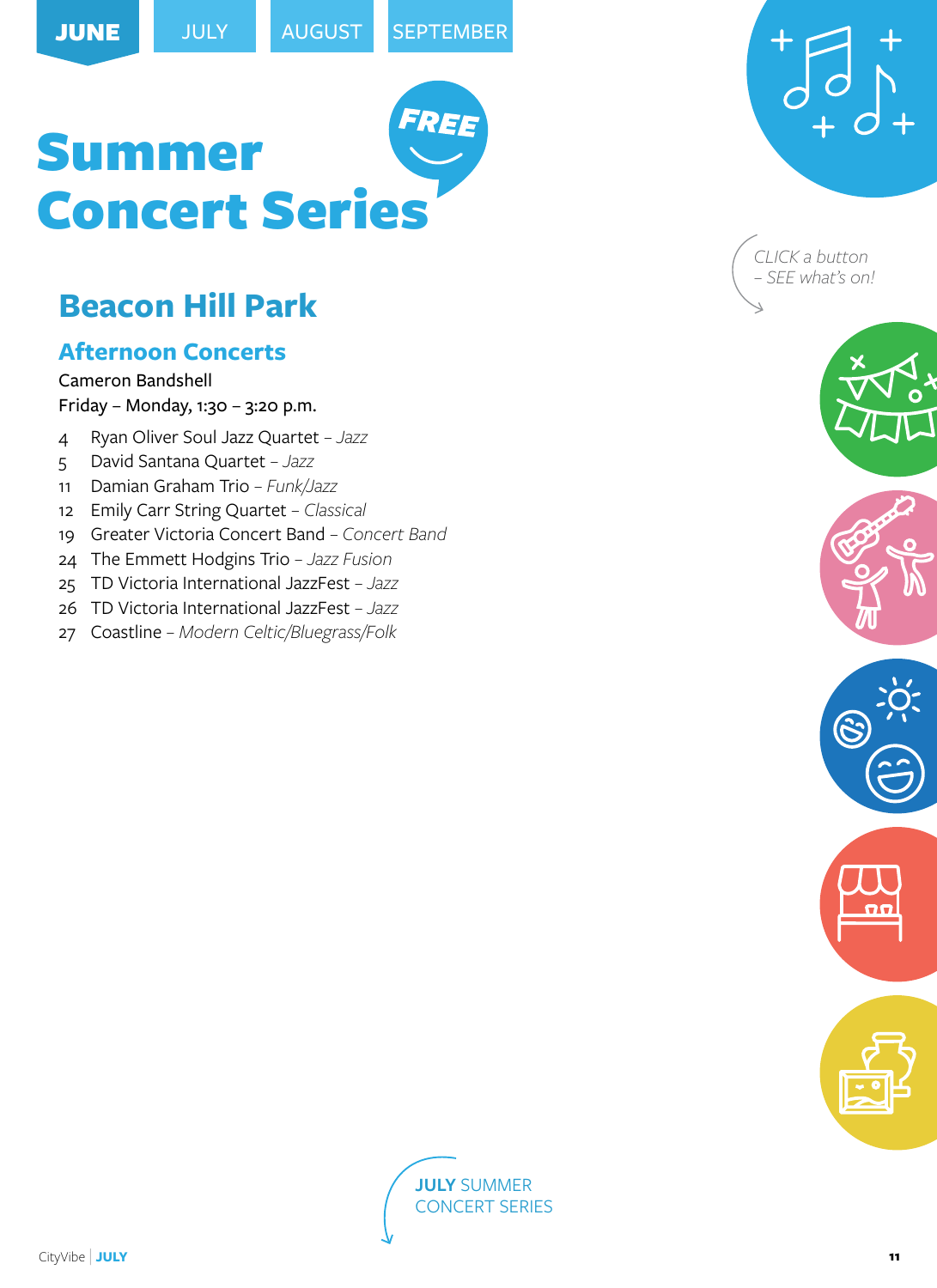# <span id="page-11-0"></span>**Downtown**

### **Lunchtime Concerts**

[Fort Common, 1017 Blanshard Street](https://www.google.com/maps/place/The+Fort+Common/@48.4240958,-123.3622248,15z/data=!4m5!3m4!1s0x0:0x51a69e3352dc15f4!8m2!3d48.4240958!4d-123.3622248) Thursdays, noon – 1 p.m.

- 7 Lola Parks  *Soul/Folk*
- 14 Grayson Lenner  *Indie Folk/Rock*
- 21 Myc Sharratt  *Contemporary Folk Rock*
- 28 Paul Black  *Rock/Funk/Blues*

# **Afternoon Concerts**

[1000 block of Broad Street](https://www.google.com/maps/place/1000+Broad+St,+Victoria,+BC+V8W+1Z9/@48.4241895,-123.3689147,17z/data=!3m1!4b1!4m5!3m4!1s0x548f749aa2523ffb:0xef3b85b316845135!8m2!3d48.4241895!4d-123.366726) Fridays, 4:30 - 6:30 p.m. Saturdays and Sundays,  $3 - 5$  p.m.

- 1 Wynn Gogol  *Roots/Blues*
- 2 Daniel Cook & the Radiators  *Roots*
- 3 Scotty Hills  *Soul/Roots*
- 8 Nick Mintenko  *Folk/Rock*
- 9 Miranda Sage  *Jazz/Blues/Latin*
- 10 Glenna Garramone  *Folk/Indie/Pop*
- 15 The Capital City Syncopators  *Swing*
- 16 Slim Sandy & the Hillbilly Boppers  *Rockabilly/Americana/Roots*
- 17 West My Friend  *Indie Folk*
- 22 CanUS  *Jazz/Swing*
- 23 Hounds of Cuchulain  *Celtic/Maritime Folk*
- 29 Phonix YYJ  *Contemporary Pop*
- 30 Heather Ferguson  *Jazz*
- 31 Dana Sipos  *Contemporary Folk*



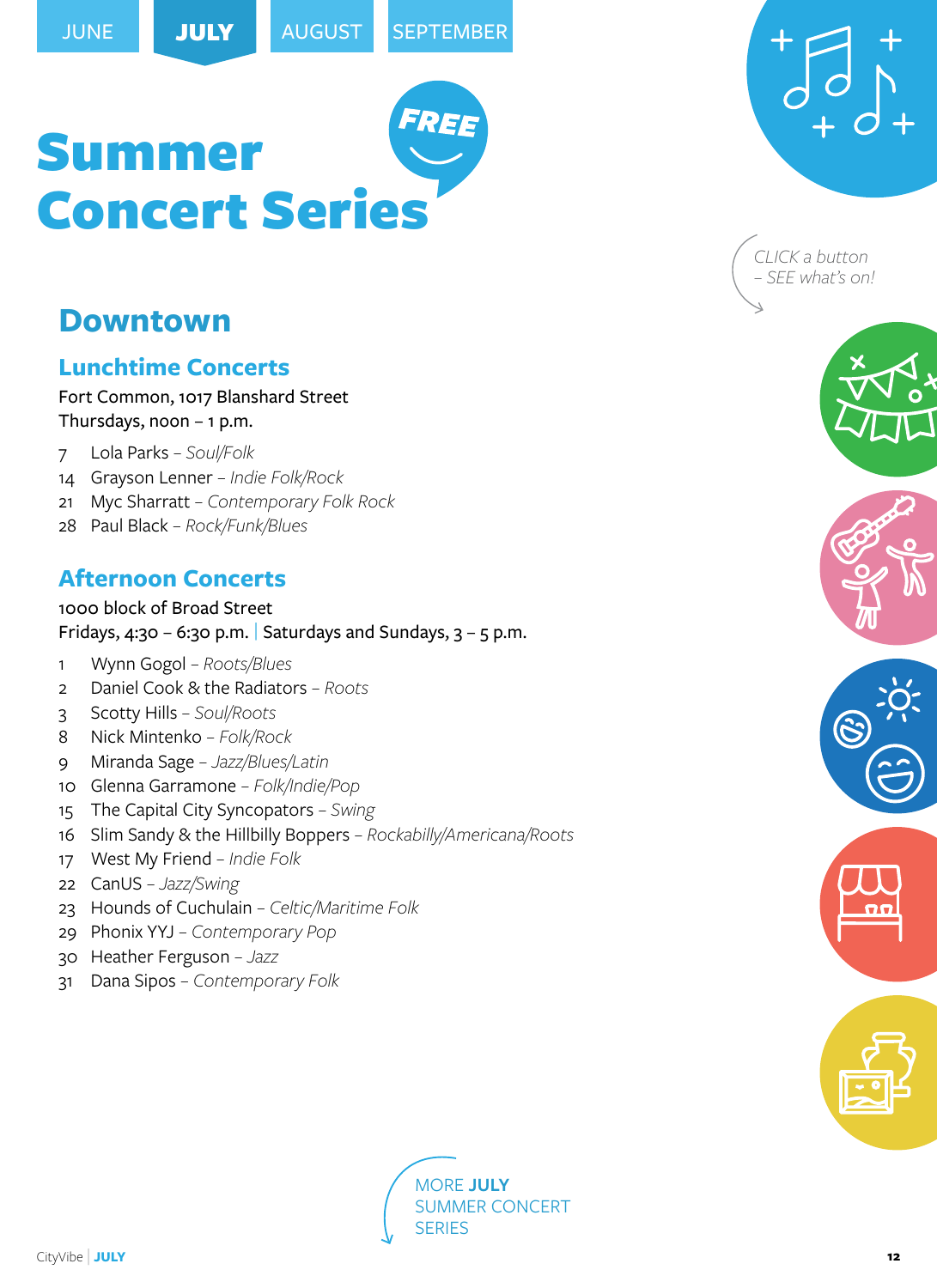# <span id="page-12-0"></span>**Afternoon Concerts by the Water**

#### Fisherman'[s Wharf Park, 12 Erie Street](https://www.google.com/maps/place/Fisherman) Saturdays and Sundays,  $2 - 3$  p.m.

- 2 Victoria Accordion Club Band (2 p.m.)  *Classical/Tango/Jazz* Victoria Guitar Society (3 p.m.) *– Classical Guitar*
- 3 Lust Life Jazz Band  *Jazz*
- 9 The Tower of Dudes  *Accordion Rock*
- 10 Novo Drom  *Balkan & Romani Folk*
- 16 Ranger  *Soft Rock/Soul*
- 17 Mbira Spirit  *Country/Gospel/Blues*
- 23 Paul Black Band  *Rock/Funk/Blues*
- 24 Straw Dogs  *Rock*
- 30 Tight Hair Disco  *Disco/Dance*
- 31 Groceries  *Indie*

# **Pop Up Concerts**

Downtown – [Government Street at View Street](https://www.google.com/maps/place/Government+St+%26+View+St,+Victoria,+BC+V8W+1J2/@48.4256925,-123.3698639,17z/data=!3m1!4b1!4m5!3m4!1s0x548f749ac52cf16d:0xb342fd1c65972b87!8m2!3d48.4256925!4d-123.3676752) Select Saturdays and Sundays  $|2 - 3$  p.m.

- 2 Dashel Scott  *Classic Rock/Pop*
- 3 Windy Island String Band  *Folk/Old Time*
- 9 Shannon Perkins  *Classical Guitar*
- 10 Nice Verdes  *Latin World Folk*
- 16 Rhymer and Wells  *Pop/Rock/Blues*
- 17 Rob Fillo  *Contemporary Folk*
- 23 Wynn Gogol  *Roots/Blues*
- 24 Brett Smith-Daniels  *Rock/Blues/Pop*

#### [Downtown – Johnson Street Bridge East Plaza](https://www.google.com/maps/place/Pandora+Ave+%26+Wharf+St,+Victoria,+BC+V8W+1V3/@48.4285155,-123.371895,17z/data=!3m1!4b1!4m5!3m4!1s0x548f7484aa98a2f7:0x4b4843aa0ddb16e4!8m2!3d48.4285155!4d-123.3697063) Saturdays and Sundays  $|$  4 – 5 p.m.

- 2 Emily Dubois  *Folk*
- 3 Jaimey Hamilton  *Country/Pop*
- 9 Hush Hush Noise  *Experimental Pop*
- 10 Squids in Space  *Instrumental Americana*
- 23 Mitchellitchell  *Electronic/Dance*
- 24 RGMS  *Experimental/Ambient*
- 31 Kate Romain  *Folk/Eclectic* [MORE](#page-13-0) **JULY**







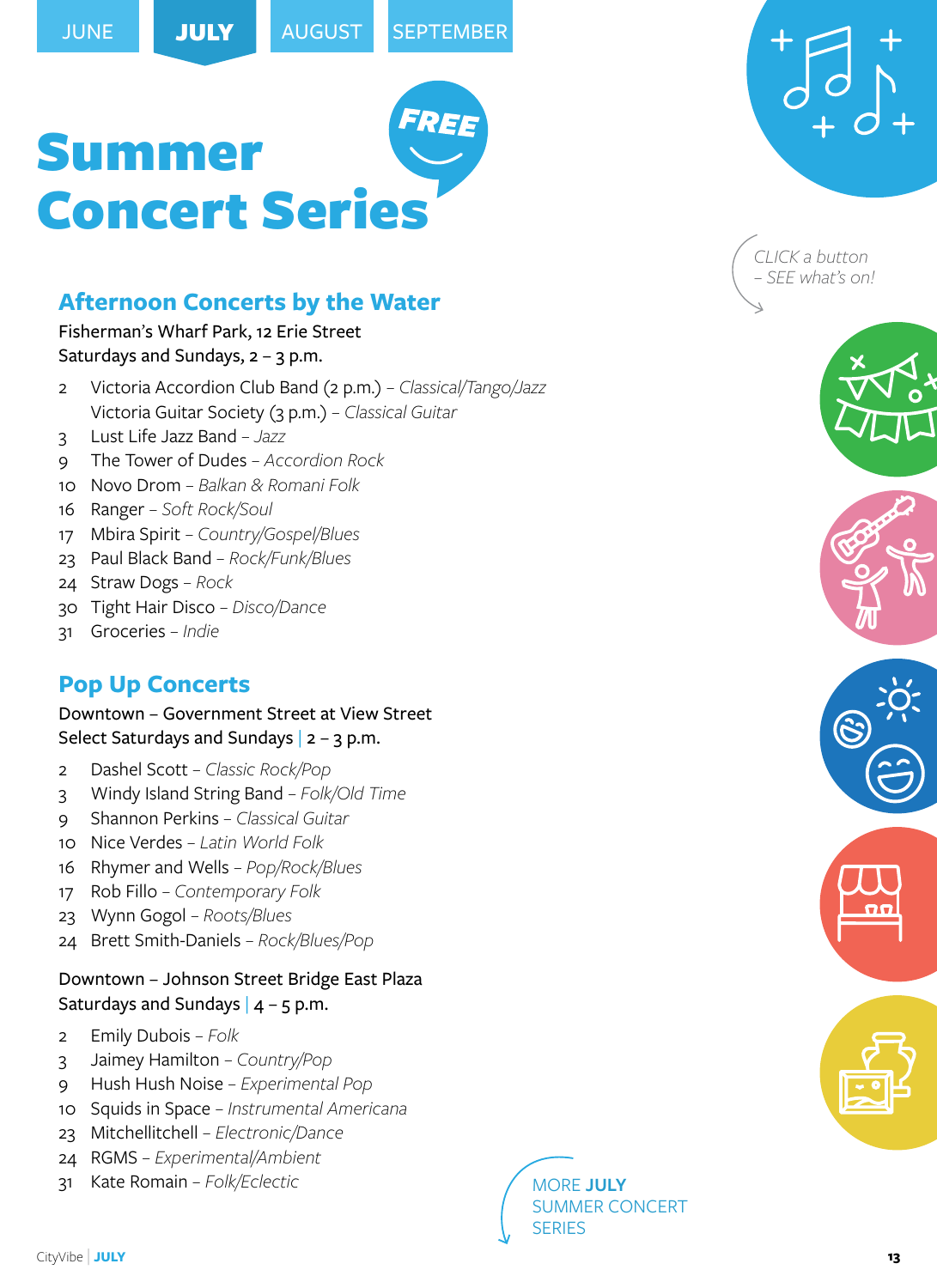# <span id="page-13-0"></span>**The 9th Annual Eventide Music Series**

[Centennial Square](https://www.google.com/maps/place/Centennial+Square/@48.4287178,-123.3657246,15z/data=!4m5!3m4!1s0x0:0x284b11569bbecd16!8m2!3d48.4287178!4d-123.3657246) Wednesdays, 6 – 9 p.m July 6, 13, 20, 27 [eventidevictoria.com](https://eventidevictoria.com/)

CFUV 101.9 FM and the City of Victoria showcase Victoria's independent music with an all-ages, free concert series including a food vendor and licensed beverage area. Musical acts to be announced. Presented and curated by CFUV, fifty fifty arts collective, Regular Occasion, Girls Rock Camp, Issamba Centre, Cavity Curiosity Shop and a name & a logo.







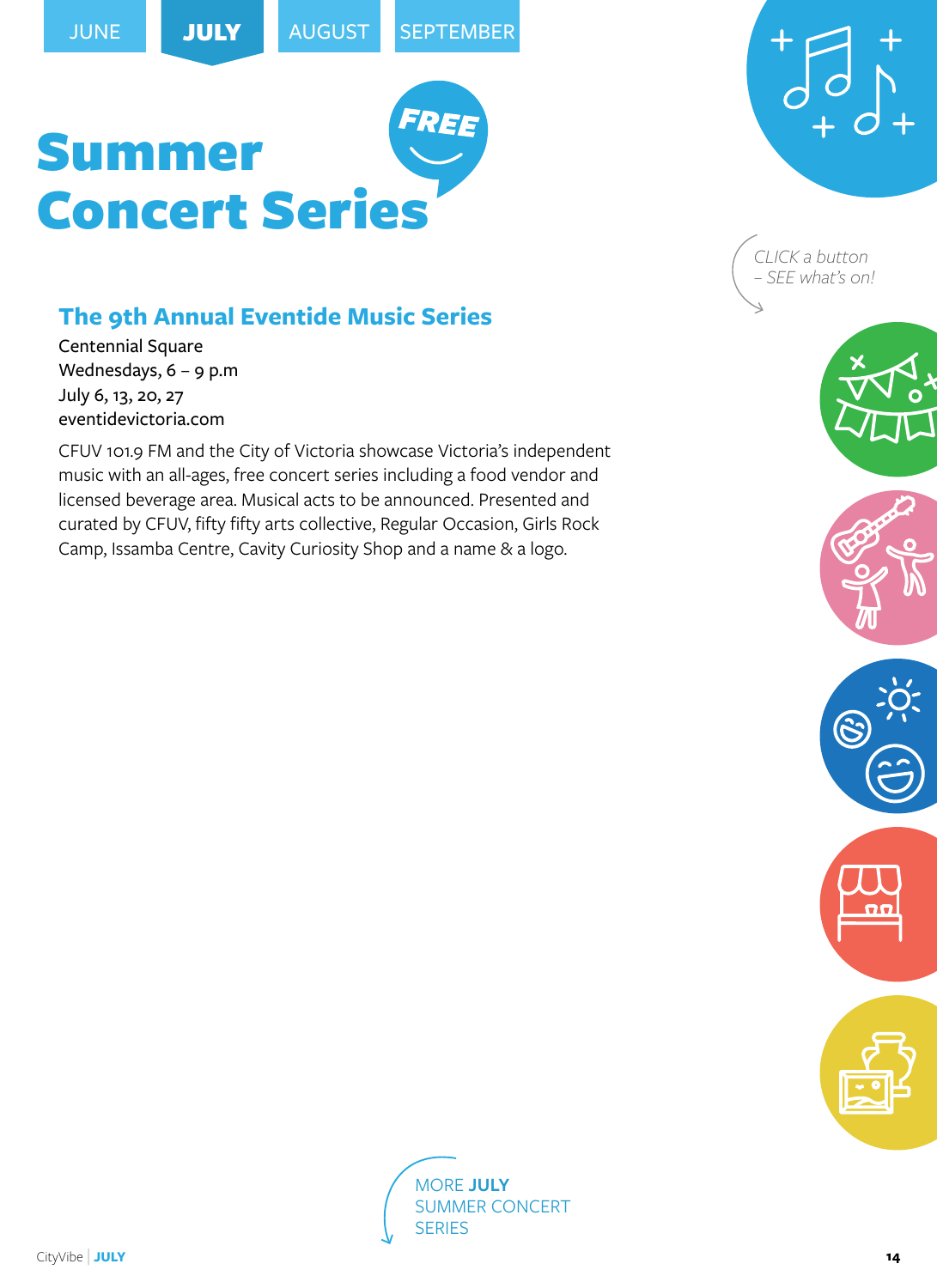# <span id="page-14-0"></span>**[Beacon Hill Park](https://www.google.com/maps/place/Beacon+Hill+Park/@48.4122222,-123.3627779,15z/data=!4m5!3m4!1s0x0:0xb41e4d0e159ad40e!8m2!3d48.4122222!4d-123.3627779)**

# **Afternoon Concerts**

[Cameron Bandshell](https://www.google.com/maps/place/Cameron+Bandshell/@48.4140194,-123.3649337,15z/data=!4m5!3m4!1s0x0:0xdabddc2c4689b33b!8m2!3d48.4140194!4d-123.3649337) Friday – Monday, 1:30 – 3:20 p.m.

- 2 Miranda Sage  *Jazz/Blues/Latin*
- 3 Tight Hair Disco  *Disco/Dance*
- 4 Aerialists  *Contemporary Folk*
- 8 Clanna Morna  *Traditional Celtic*
- 9 The Naden Band  *Concert Band*
- 10 Odyssey String Quartet  *Rock/Swing/Classical*
- 11 Big Little Lions  *Folk/Pop*
- 15 Le Hot Club des Insulaires/The Islanders Hot Club (1:30 3 p.m.)  *French Musette* Jaya Bremer Quintent (3:30 – 5 p.m.) *– Jazz*
- 16 Nick Mintenko  *Folk/Rock*
- 17 The Alexander Ferguson Trio  *Soul/R&B*
- 18 Nick La Riviere & the Best Laid Plans  *Funk/Soul/R&B*
- 22 Flamenco Festival  *Flamenco*
- 23 The Choirs YYJ  *Indie/Pop/Folk Choir*
- 24 Wes Carroll Confabulation (1:30 –3 p.m.)  *Modern Jazz* Matt Stern (3:30 – 5 p.m.) *– Pop/Soul/Funk*
- 25 Caleb Hart  *Reggae/Folk/Hip-Hop*
- 29 Wonderment Ambient Electronic Music Festival (7 9:30 p.m.)
- 30 Olivia Barrett & Ellen Gibling (1:30 3 p.m.)  *Modern Folk* BackBeat (3:30 – 5 p.m.) *– 60s Tribute*
- 31 Wonderment Ambient Electronic Music Festival (7 9:30 p.m.)







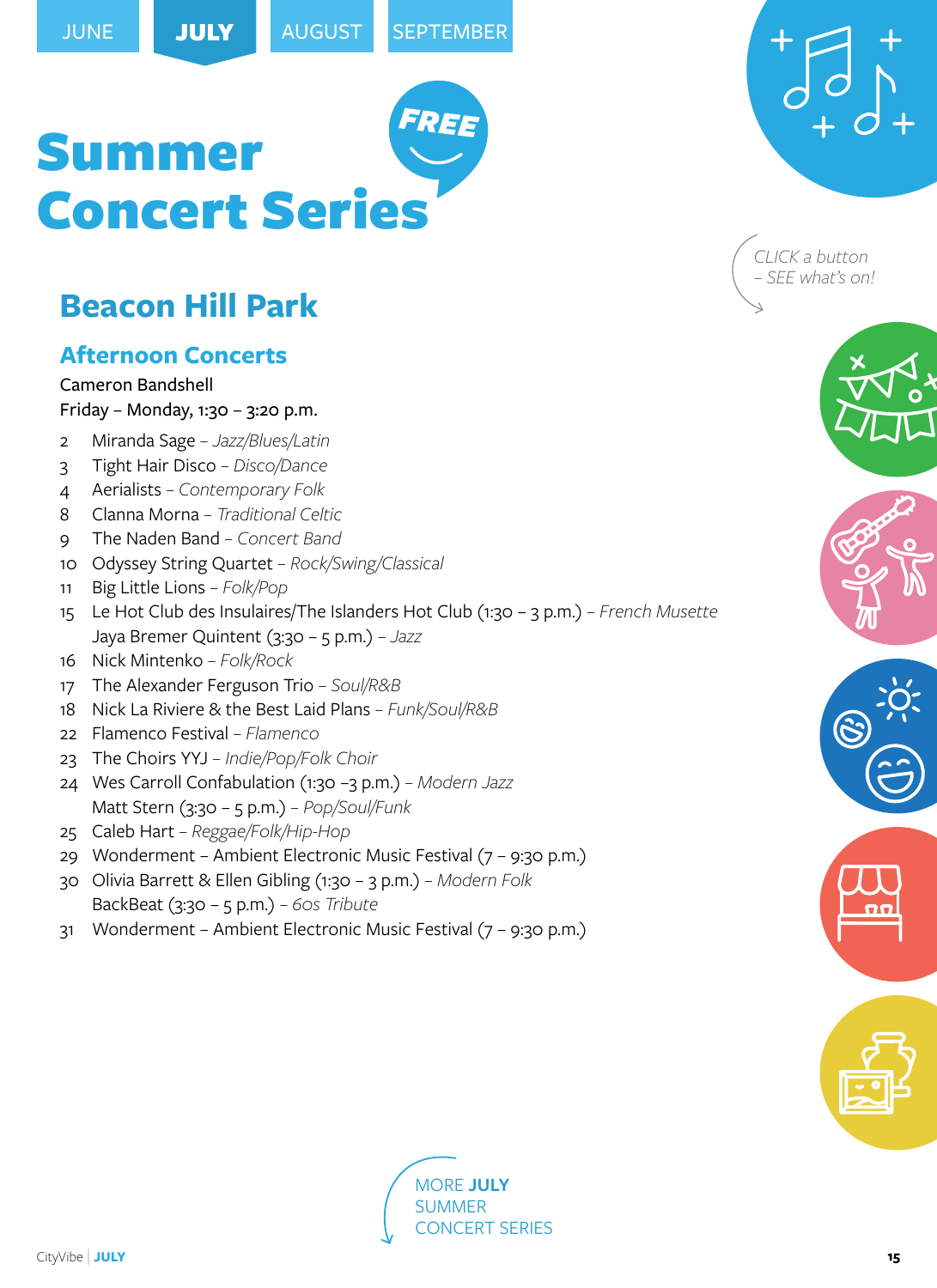# <span id="page-15-0"></span>**[Beacon Hill Park](https://www.google.com/maps/place/Beacon+Hill+Park/@48.4122222,-123.3627779,15z/data=!4m5!3m4!1s0x0:0xb41e4d0e159ad40e!8m2!3d48.4122222!4d-123.3627779)**

# **Folk Music Concerts**

[Cameron Bandshell](https://www.google.com/maps/place/Cameron+Bandshell/@48.4140194,-123.3649337,15z/data=!4m5!3m4!1s0x0:0xdabddc2c4689b33b!8m2!3d48.4140194!4d-123.3649337) Tuesdays,  $6 - 8$  p.m.

July 5

6 p.m. Lola Parks *– Soul/Folk*

7 p.m. Aerialists *– Contemporary Folk*

#### July 12

6 p.m. The Jazz Cowboys *– Roots*

7 p.m. Big Little Lions *– Folk/Pop*

#### July 19

6 p.m. Evan Cheadle *– Indie Folk*

7 p.m. West My Friend *– Indie Folk*

#### July 26

6 p.m. Claire Coupland *– Indie Folk*

7 p.m. Noah & the Flood *– Folk/Canadiana*



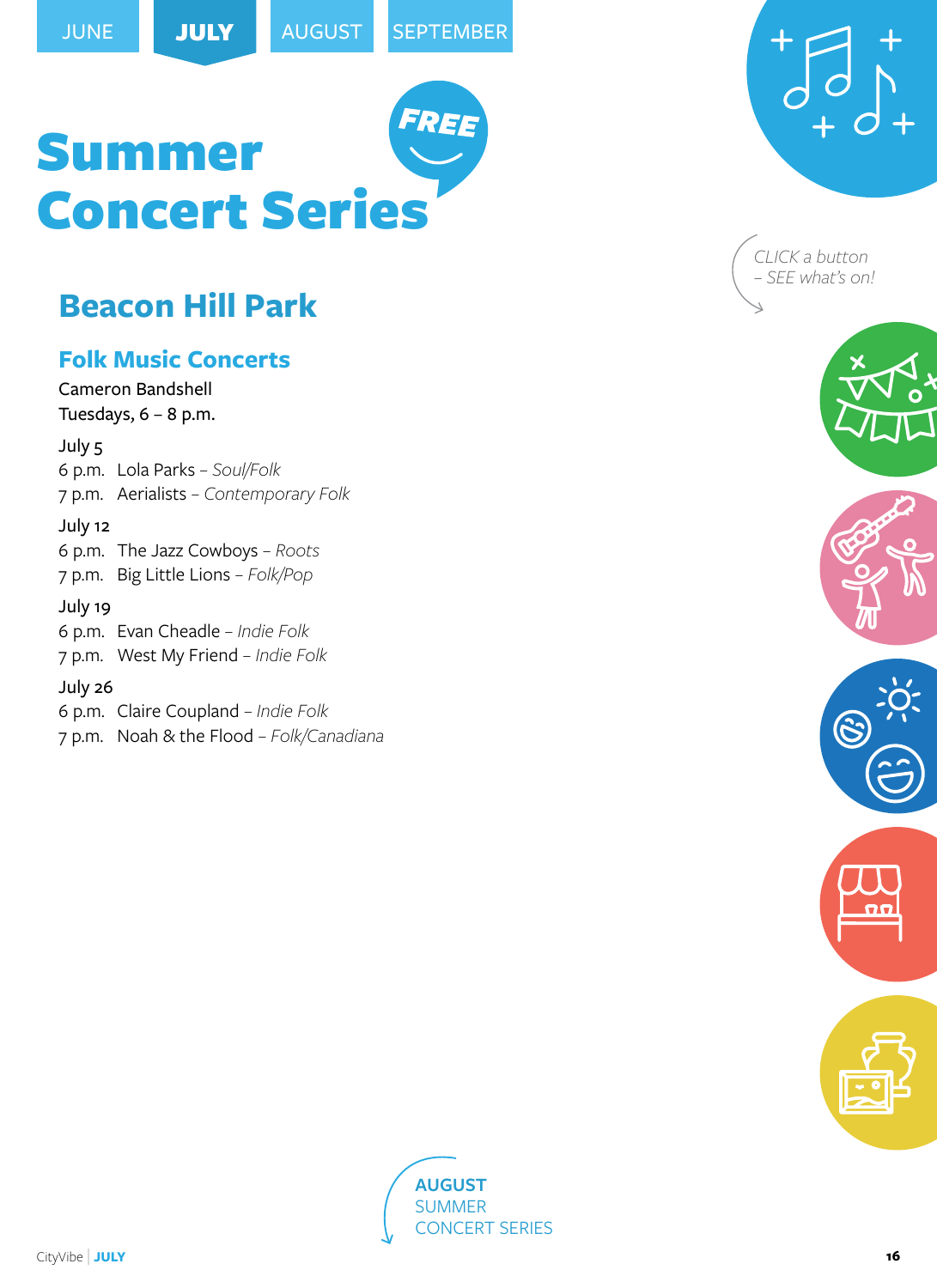# <span id="page-16-0"></span>**Downtown**

### **Lunchtime Concerts**

[Fort Common, 1017 Blanshard Street](https://www.google.com/maps/place/The+Fort+Common/@48.4240958,-123.3622248,15z/data=!4m5!3m4!1s0x0:0x51a69e3352dc15f4!8m2!3d48.4240958!4d-123.3622248) Thursdays, noon – 1 p.m.

- 4 Jill Cooper  *Pop/Rock*
- 11 Bex  *West Coast Folk*
- 18 Peter McMaster  *Indie/Folk*
- 25 Felicia Harding  *Indie Folk/Pop*

# **Downtown**

# **Afternoon Concerts**

[1000 block of Broad Street](https://www.google.com/maps/place/1000+Broad+St,+Victoria,+BC+V8W+1Z9/@48.4241895,-123.3689147,17z/data=!3m1!4b1!4m5!3m4!1s0x548f749aa2523ffb:0xef3b85b316845135!8m2!3d48.4241895!4d-123.366726) Fridays, 4:30 – 6:30 p.m. Saturdays and Sundays,  $3 - 5$  p.m.

- 5 SoulTET  *World/Soul/Jazz*
- 6 Felicia Harding  *Indie Folk/Pop*
- 7 Jill Cooper  *Pop/Rock*
- 12 Laura Deviato & Olimpo Ortega  *Latin Jazz Fusion*
- 13 Dock Side Drive  *Swing/Jazz*
- 14 The Tower of Dudes  *Accordion Rock*
- 19 Roland Barrett  *Heartland Rock*
- 20 Grayson Lenner  *Indie Folk/Rock*
- 21 Carolyn Mark & the New Best Friends  *Folk/Country*
- 26 Mbira Spirit Classic  *Country/Gospel/Blues*
- 27 Matt Stern  *Pop/Soul/Funk*
- 28 Shale  *Alt Rock*





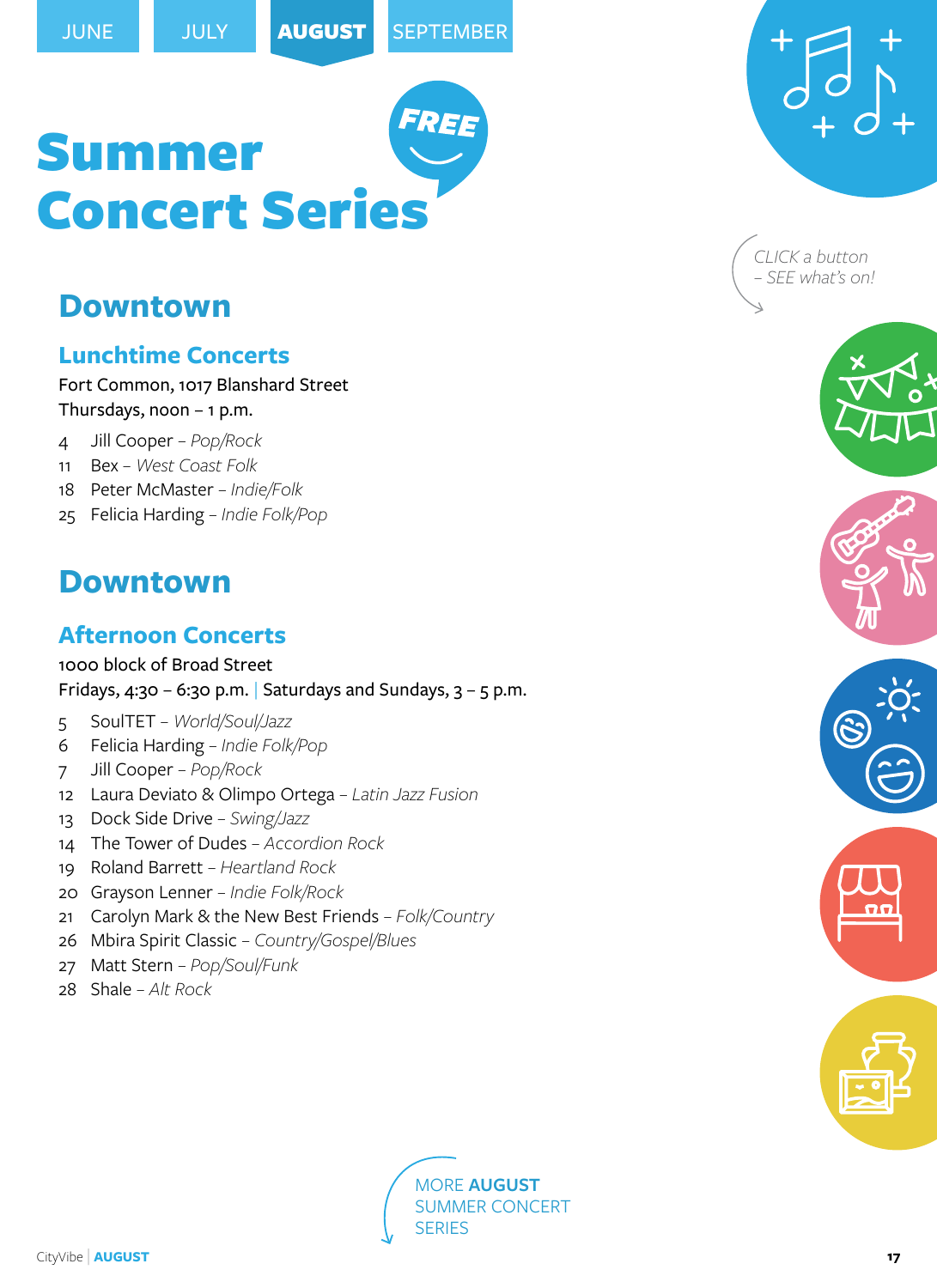# <span id="page-17-0"></span>**Afternoon Concerts by the Water**

#### Fisherman'[s Wharf Park, 12 Erie Street](https://www.google.com/maps/place/Fisherman) Saturdays and Sundays,  $2 - 3$  p.m.

- 6 Brett Smith-Daniels  *Rock/Blues/Pop*
- 7 The Cavaleros  *Surf Rockabilly*
- 13 Phonosonics  *Reggae*
- 14 Windy Island String Band  *Folk/Old Time*
- 20 Shale  *Alt Rock*
- 21 Vancouver Island Dynamite  *Jazz Funk Fusion*
- 27 Squids in Space  *Instrumental Americana*
- 28 The New Groovement  *Funk/Soul/Rock/Hip-Hop*

### **Pop Up Concerts**

Downtown – [Government Street at View Street](https://www.google.com/maps/place/Government+St+%26+View+St,+Victoria,+BC+V8W+1J2/@48.4256925,-123.3698639,17z/data=!3m1!4b1!4m5!3m4!1s0x548f749ac52cf16d:0xb342fd1c65972b87!8m2!3d48.4256925!4d-123.3676752) Select Saturdays and Sundays  $|2 - 3|$  p.m.

- 7 Homespun Band  *Folk*
- 14 Scarlet Darling  *Pop/R&B/Jazz/Soul*

#### [Downtown – Johnson Street Bridge East Plaza](https://www.google.com/maps/place/Pandora+Ave+%26+Wharf+St,+Victoria,+BC+V8W+1V3/@48.4285155,-123.371895,17z/data=!3m1!4b1!4m5!3m4!1s0x548f7484aa98a2f7:0x4b4843aa0ddb16e4!8m2!3d48.4285155!4d-123.3697063) Select Saturdays and Sundays  $|$  4 – 5 p.m.

- 13 Myc Sharratt  *Contemporary Folk Rock*
- 14 Novo Drom  *Balkan & Romani Folk*
- 20 Monika Zaborowski  *Classical Piano*
- 21 Adam Bay  *World*
- 27 Mt. Doyle  *West Coast Funk*





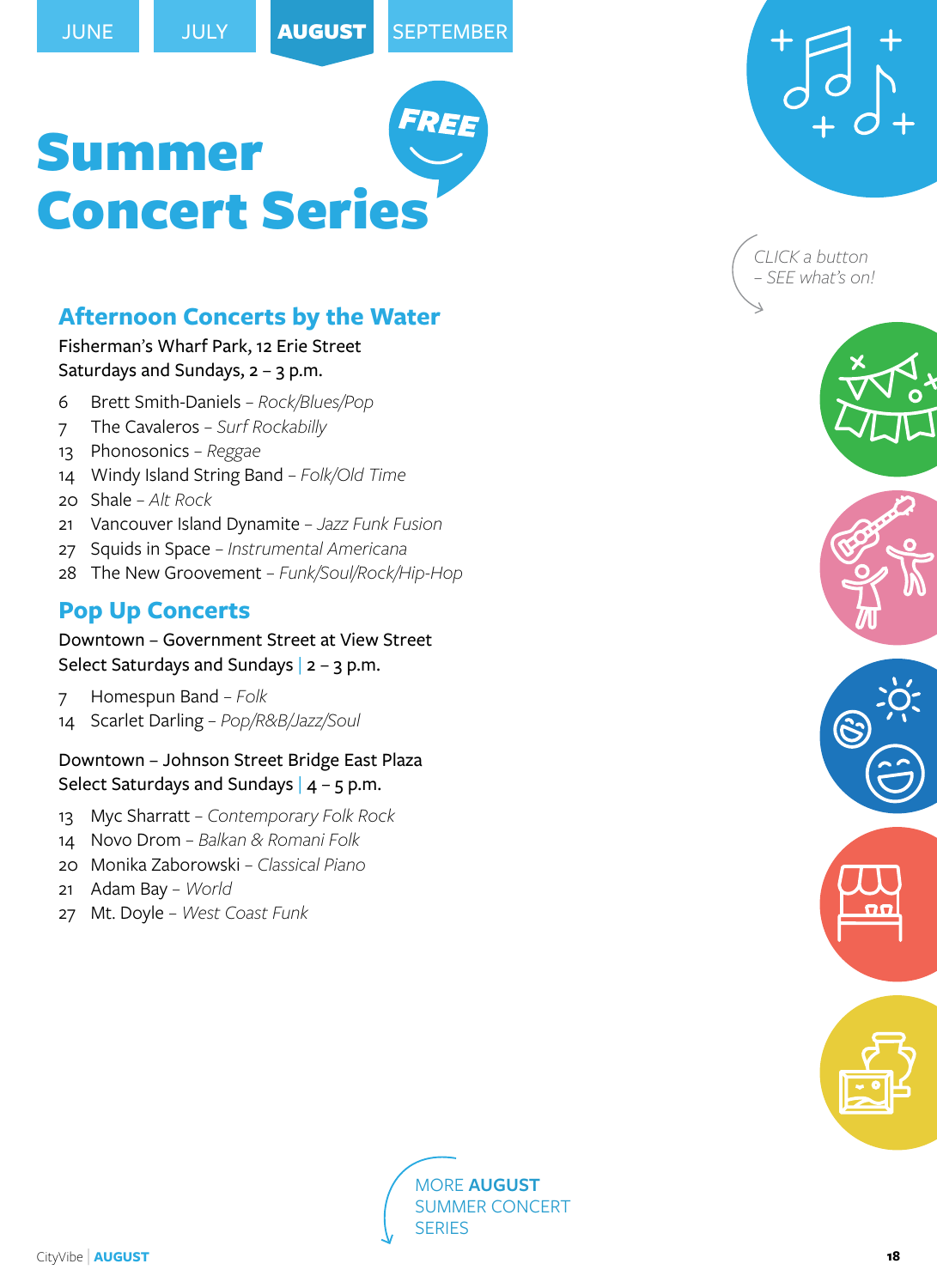# <span id="page-18-0"></span>**The 9th Annual Eventide Music Series**

[Centennial Square](https://www.google.com/maps/place/Centennial+Square/@48.4287178,-123.3657246,15z/data=!4m5!3m4!1s0x0:0x284b11569bbecd16!8m2!3d48.4287178!4d-123.3657246) Wednesdays, 6 – 9 p.m August 3, 10, 17, 24 [eventidevictoria.com](https://eventidevictoria.com/)

CFUV 101.9 FM and the City of Victoria showcase Victoria's independent music with an all-ages, free concert series including a food vendor and licensed beverage area. Musical acts to be announced. Presented and curated by CFUV, fifty fifty arts collective, Regular Occasion, Girls Rock Camp, Issamba Centre, Cavity Curiosity Shop and a name & a logo.

# **[Beacon Hill Park](https://www.google.com/maps/place/Beacon+Hill+Park/@48.4122222,-123.3627779,15z/data=!4m5!3m4!1s0x0:0xb41e4d0e159ad40e!8m2!3d48.4122222!4d-123.3627779)**

# **Afternoon Concerts**

#### [Cameron Bandshell](https://www.google.com/maps/place/Cameron+Bandshell/@48.4140194,-123.3649337,15z/data=!4m5!3m4!1s0x0:0xdabddc2c4689b33b!8m2!3d48.4140194!4d-123.3649337)

Friday – Monday, 1:30 – 3:20 p.m.

- 1 Wonderment Ambient Electronic Music Festival (7 9:30 p.m.)
- 5 Musica Do Brasil  *World Music*
- 6 The Elliot Freedman Group  *Avant Fusion*
- 7 The Soul Shakers  *Soul/R&B/Blues*
- 8 Q  *Irish Fiddle/Pop/Folk*
- 12 Ivonne Hernandez Band  *Celtic/Bluegrass/Folk*
- 13 RGMS  *Experimental/Ambient*
- 14 Uminari Taiko  *Japanese Taiko Drumming*
- 15 Kelby MacNayr's Swing Rhythm Kings  *Swing*
- 19 Duo Cordelia  *Classical*
- 20 Adam Bay  *World*
- 21 The Festive Brass  *Classical/Rock/Pop/Jazz*
- 22 Elise Boeur & Adam Iredale-Gray  *Nordic & Celtic Folk*
- 26 Edie DaPonte  *Jazz/Blues/World*
- 27 Grapefruit is Impossible  *Jazz/Hip-Hop*
- 28 Claire Coupland  *Indie Folk*
- 29 Dock Side Drive  *Swing/Jazz*

MORE **[AUGUST](#page-19-0)** [SUMMER CONCERT](#page-19-0)  **[SERIES](#page-19-0)** 

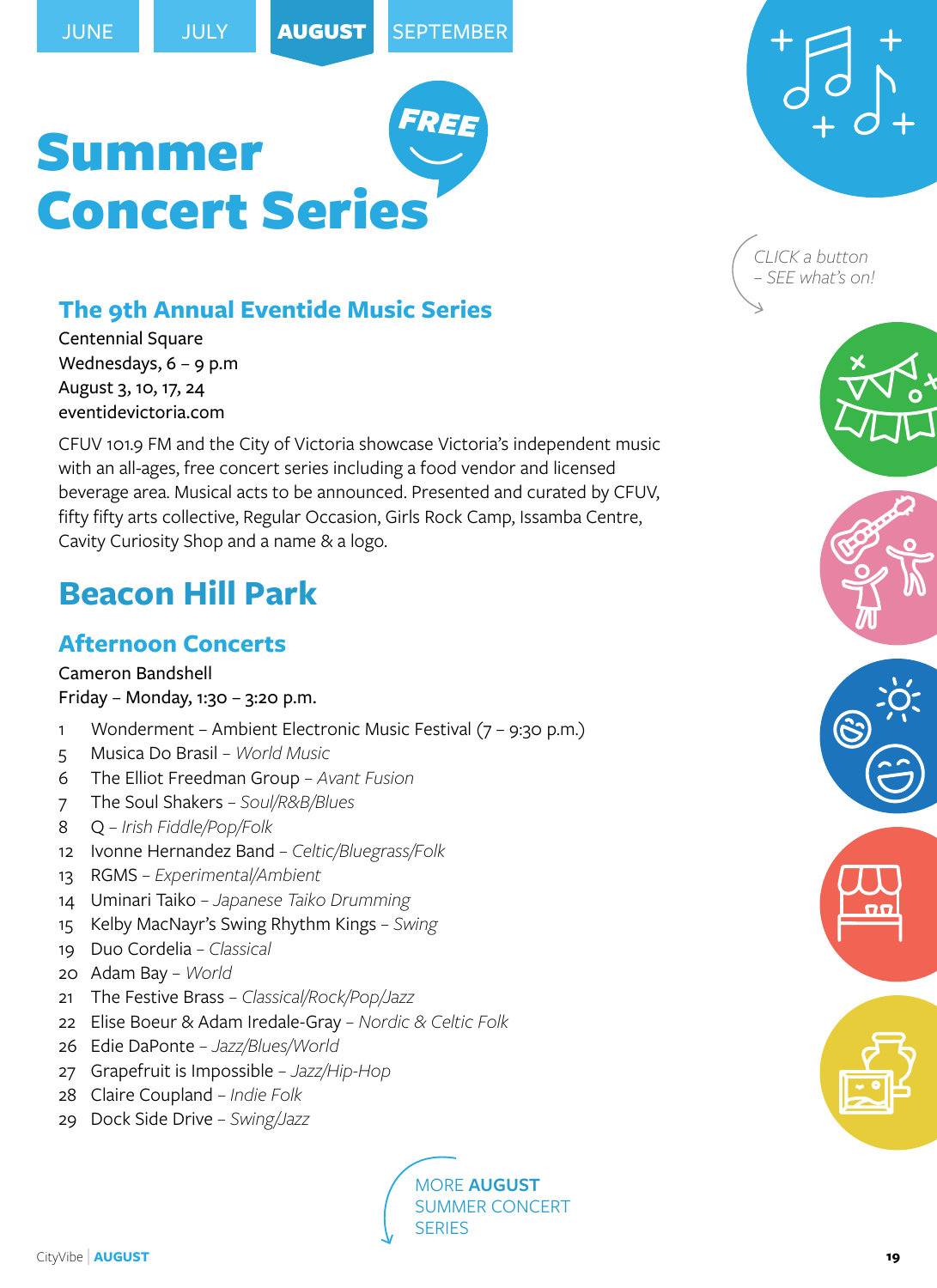### <span id="page-19-0"></span>**Folk Music Concerts**

[Cameron Bandshell](https://www.google.com/maps/place/Cameron+Bandshell/@48.4140194,-123.3649337,15z/data=!4m5!3m4!1s0x0:0xdabddc2c4689b33b!8m2!3d48.4140194!4d-123.3649337) Tuesdays,  $6 - 8$  p.m.

#### August 2

6 p.m. Scotty Hills *– Soul/Roots* 7 p.m. Yael Wand *– Folk/Pop*

August 9

6 p.m. Bex *– West Coast Folk* 7 p.m. Sarah Osborne & the Magic Buttons *– Folk/Rock*

#### August 16

6 p.m. Dana Sipos *– Contemporary Folk* 7 p.m. Black Angus *– Irish/Roots/Americana*

#### August 23

6 p.m. Morien Jones *– Soul/Folk* 7 p.m. Carolyn Mark & the New Best Friends *– Folk/Country*







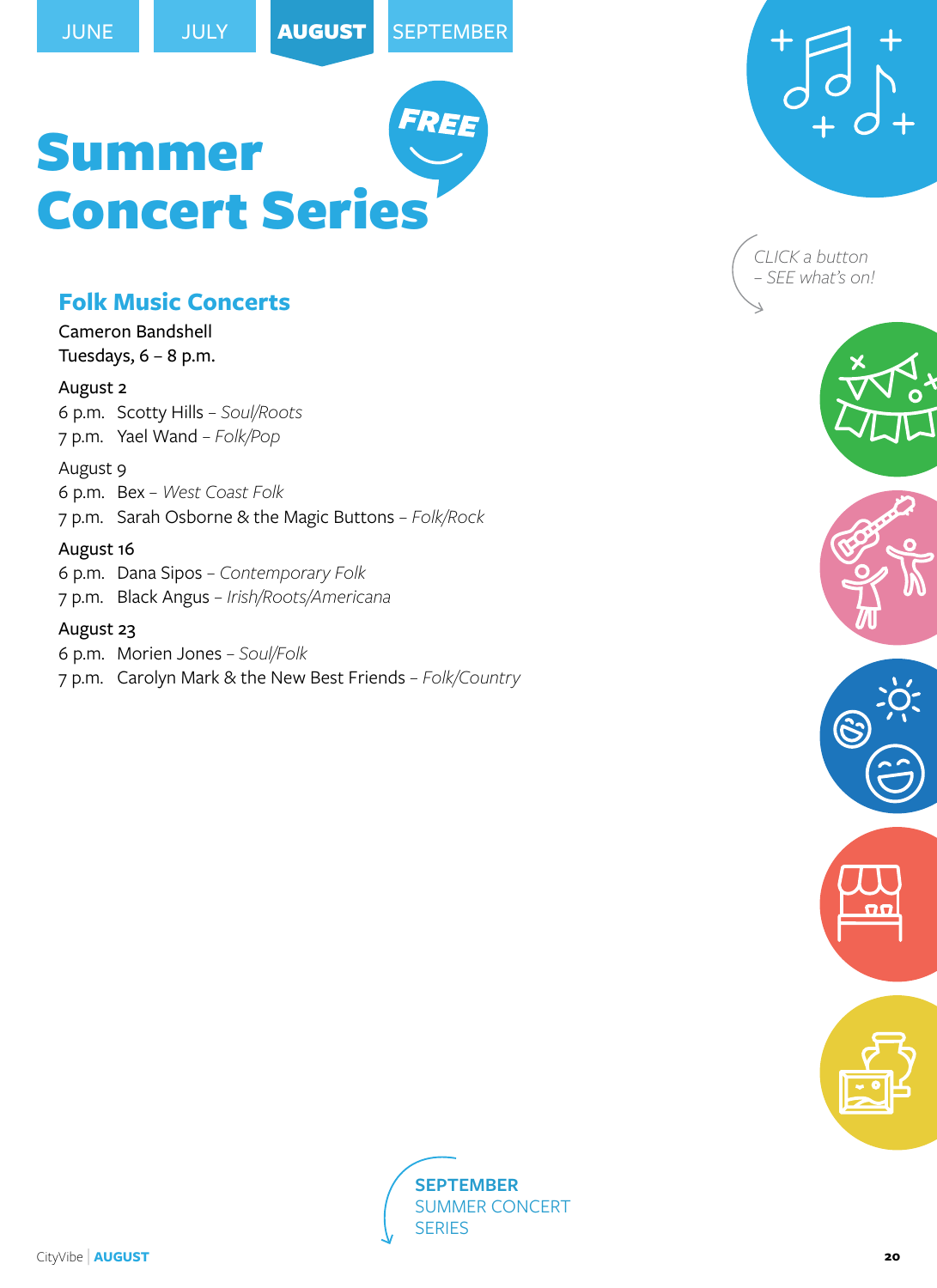# <span id="page-20-0"></span>**Downtown**

### **Lunchtime Concerts**

[Fort Common, 1017 Blanshard Street](https://www.google.com/maps/place/The+Fort+Common/@48.4240958,-123.3622248,15z/data=!4m5!3m4!1s0x0:0x51a69e3352dc15f4!8m2!3d48.4240958!4d-123.3622248) Thursdays, noon – 1 p.m.

- 1 Roland Barrett  *Heartland Rock*
- 8 David Santana Quartet  *Jazz*

### **Afternoon Concerts**

[1000 block of Broad Street](https://www.google.com/maps/place/1000+Broad+St,+Victoria,+BC+V8W+1Z9/@48.4241895,-123.3689147,17z/data=!3m1!4b1!4m5!3m4!1s0x548f749aa2523ffb:0xef3b85b316845135!8m2!3d48.4241895!4d-123.366726) Fridays, 4:30 – 6:30 p.m. Saturdays and Sundays,  $3 - 5$  p.m.

- 2 Sarah Osborne & the Magic Buttons  *Folk/Rock*
- 3 Kurt Loewen  *Folk/Rock*
- 4 Scarlett Darling  *Pop/R&B/Jazz/Soul*

# **Afternoon Concerts by the Water**

Fisherman'[s Wharf Park, 12 Erie Street](https://www.google.com/maps/place/Fisherman) Saturdays and Sundays,  $2 - 3$  p.m.

- 3 Illvis Freshly (2 p.m.)  *Hip-Hop/Rock* Mt. Doyle (3 p.m.) *– West Coast Funk*
- 4 Left on Aster St  *Alternative Rock/Emo*

# **[Beacon Hill Park](https://www.google.com/maps/place/Beacon+Hill+Park/@48.4122222,-123.3627779,15z/data=!4m5!3m4!1s0x0:0xb41e4d0e159ad40e!8m2!3d48.4122222!4d-123.3627779)**

# **Afternoon Concerts**

[Cameron Bandshell](https://www.google.com/maps/place/Cameron+Bandshell/@48.4140194,-123.3649337,15z/data=!4m5!3m4!1s0x0:0xdabddc2c4689b33b!8m2!3d48.4140194!4d-123.3649337) Friday – Monday, 1:30 – 3:20 p.m.

- 2 Funkademic!  *Organ Jazz*
- 3 Best Coast Big Band  *Concert Band*
- 4 Vancouver Island Dynamite  *Jazz Funk Fusion*
- 5 Yiddish Columbia State Orchestra  *Klezmer*
- 9 Angela Verbrugge  *Classic Vocal Jazz*
- 10 Bayside Big Band  *Concert Band*
- 11 Canadian Beauty  *Classic Jam Rock*
- 12 Impulse Response Trio  *Soul/R&B/Jazz/Pop*



*CLICK a button – SEE what's on!*



### **[SUMMER](#page-21-0)** [COMMUNITY](#page-21-0)  TS PROGRAMS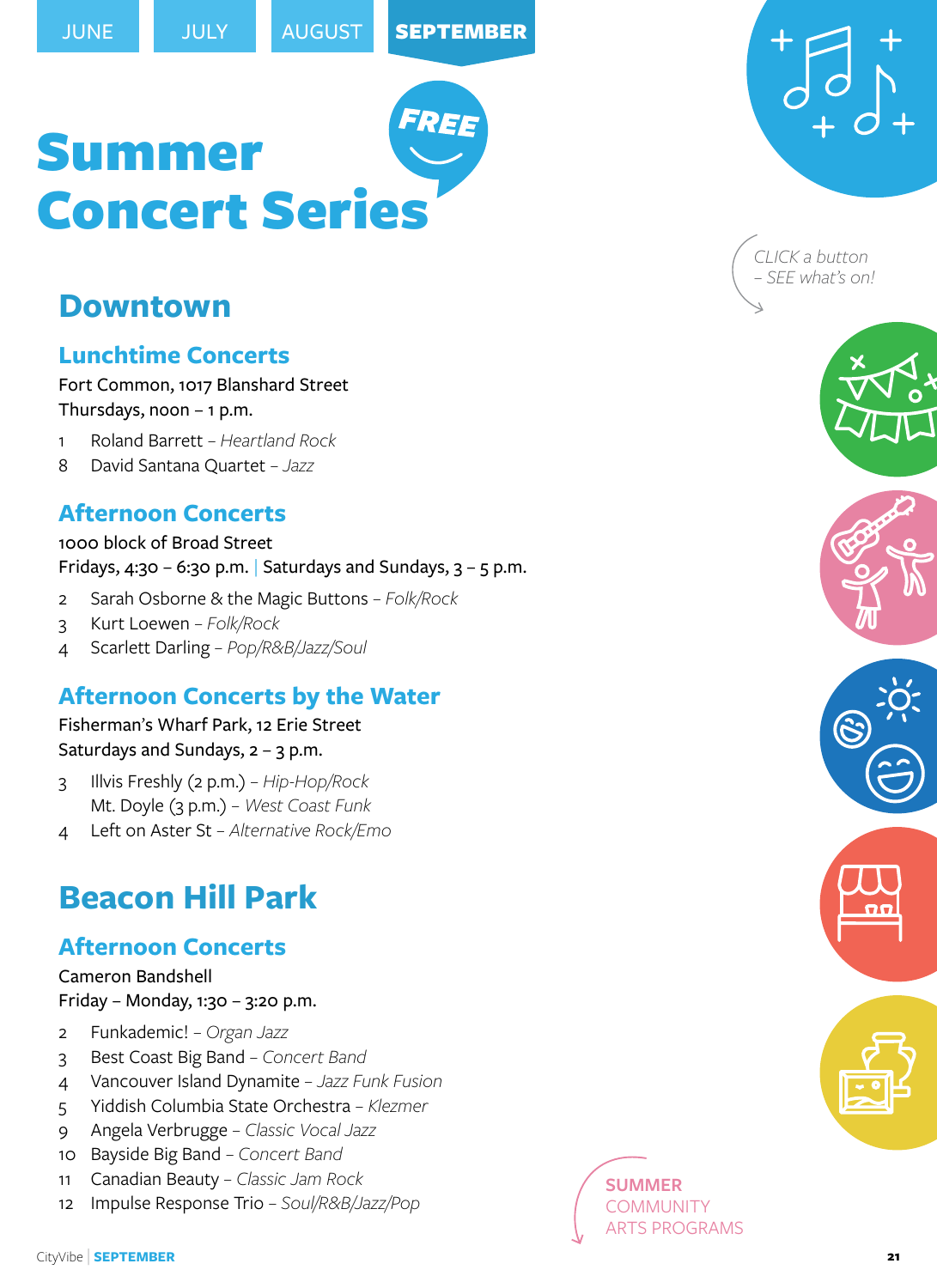<span id="page-21-0"></span>



Community Arts Programs

**Join your friends and neighbours to dance, sing, and make music together.**

# **Swingin' in the Shell**

Thursdays  $|7 - 9$  p.m. June 23 | July 7, 21 | August 4, 18 | September 1 [Cameron Bandshell, Beacon Hill Park](https://www.google.com/maps/place/Cameron+Bandshell/@48.4140194,-123.3649337,15z/data=!4m5!3m4!1s0x0:0xdabddc2c4689b33b!8m2!3d48.4140194!4d-123.3649337)

Join the Swing Dance Association of Victoria as they jive and boogey! Everyone is welcome for this 30-minute beginner lesson followed by social dancing. Live bands include Hoppin' Mad Jazz Band on July 21, and Swing Rhythm Kings on September 1! You do not need a partner or previous dance experience.

# **Caribbean Dance Fitness**

Saturdays | 11:30 a.m. – 12:30 p.m. June 4, 18 | July 2, 16, 30 | August 13, 27 [Crystal Pool outdoor fitness patio](https://www.google.com/maps/place/Crystal+Pool+%26+Fitness+Centre/@48.433442,-123.357335,15z/data=!4m5!3m4!1s0x0:0x87c5534c7837dfeb!8m2!3d48.433442!4d-123.357335)

Learn dances and music from the Caribbean culture while burning some calories! Music includes soca, dancehall, reggae, calypso, and chutney.

# **Garden City Harmony**

Wednesdays | 5:15 – 7:15 p.m. July 13, 27 | August 10, 24 [Cameron Bandshell, Beacon Hill Park](https://www.google.com/maps/place/Cameron+Bandshell/@48.4140194,-123.3649337,15z/data=!4m5!3m4!1s0x0:0xdabddc2c4689b33b!8m2!3d48.4140194!4d-123.3649337)

A drop-in choir for everyone! Sing indie, pop, rock, and folk songs in simple two-, three-, or four-part harmony. All you need is a desire to sing with others.







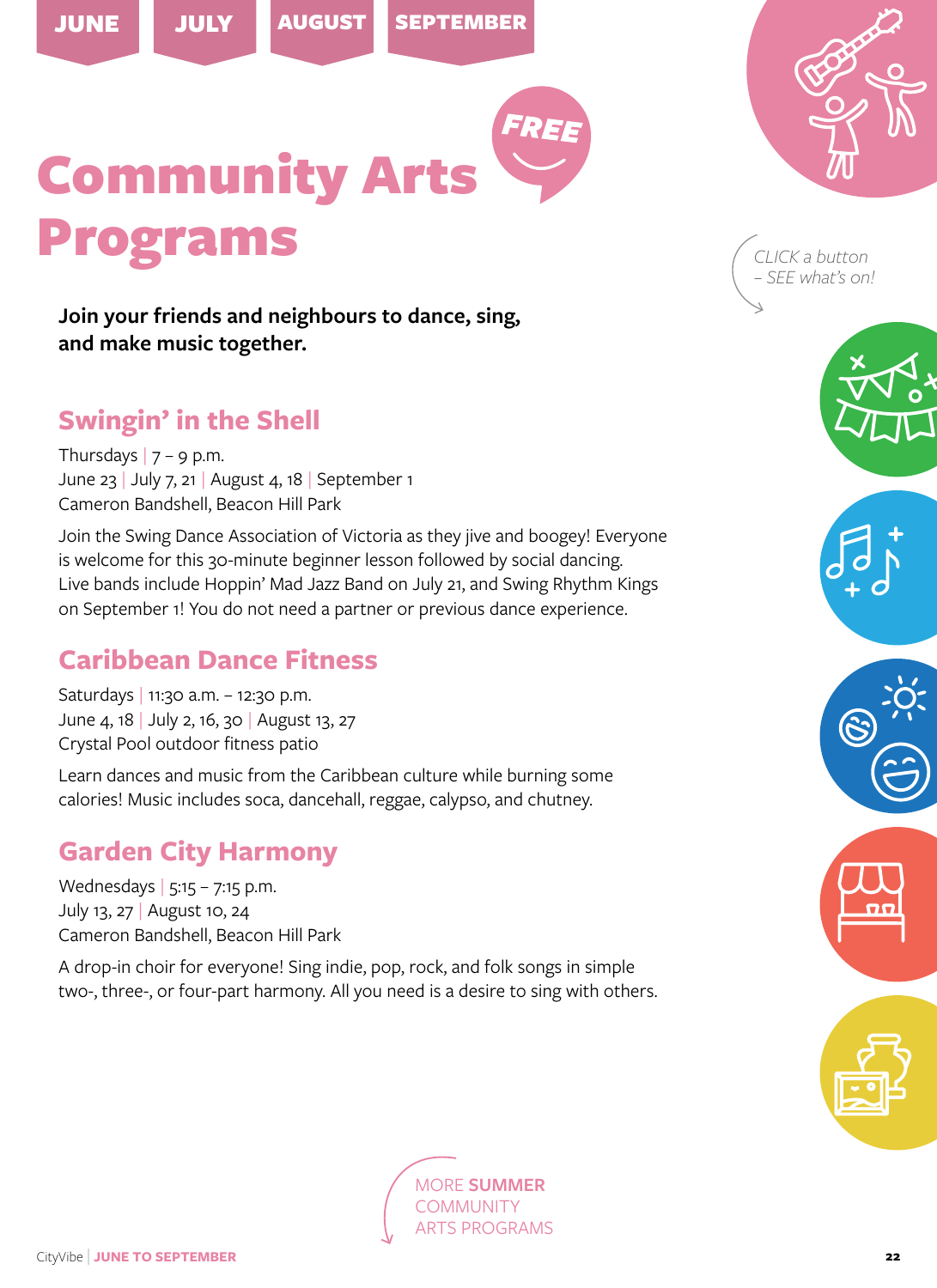<span id="page-22-0"></span>[JUNE](#page-21-0) JULY AUGUST [SEPTEMBER](#page-21-0)



Community Arts rogram

*CLICK a button – SEE what's on!*

# **Interactive Guitar Jam/Singalong**

Sundays  $|$  4 – 6 p.m. July 10, 17, 24 | August 7, 14, 21, 28 [Cameron Bandshell, Beacon Hill Park](https://www.google.com/maps/place/Cameron+Bandshell/@48.4140194,-123.3649337,15z/data=!4m5!3m4!1s0x0:0xdabddc2c4689b33b!8m2!3d48.4140194!4d-123.3649337)

Let's jam! This session is for anyone who can read guitar tab chords or standard notation, or who has the ability to learn quickly. Bring your own guitar. Some guitars may be available for those who do not have one. Lyric sheets are also provided for others to sing along to familiar songs such as Broadway tunes, folk, or pop songs.

# **Exploring the Art of Jazz and Community Music Making Workshop**

Monday – Friday  $|3 - 4$  p.m. August 8, 9, 10, 11, 12 [James Bay United Church](https://www.google.com/maps/place/James+Bay+United+Church/@48.416698,-123.372602,15z/data=!4m5!3m4!1s0x0:0x25866877ba56c66!8m2!3d48.4167924!4d-123.3725533)

Build community by making music together. This is a fun, hands-on workshop exploring jazz, world-music, and improvisational art forms. You do not need an instrument or previous music experience.

> **[JULY + AUGUST](#page-23-0)**  [FAMILY FUN](#page-23-0)

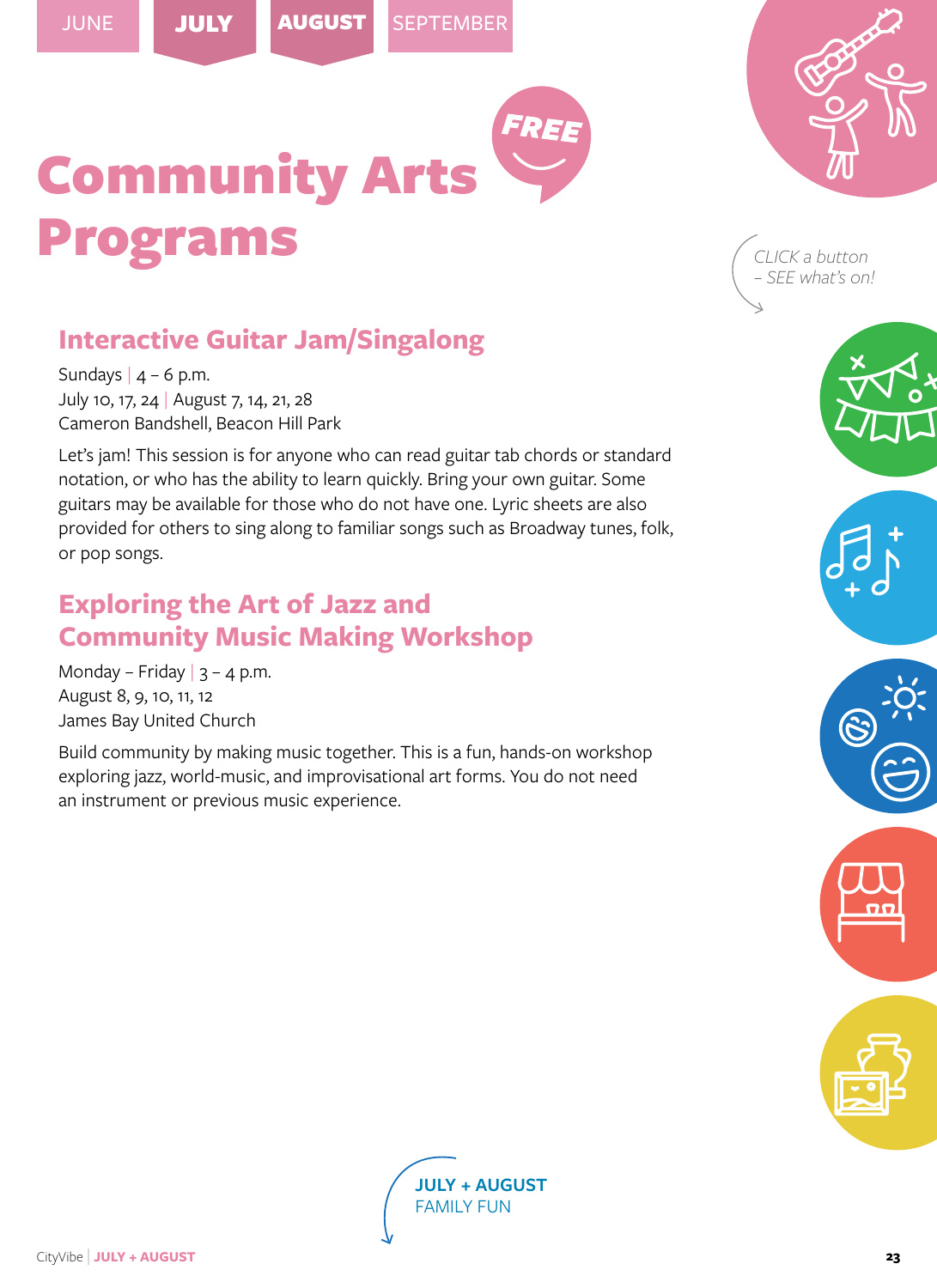

# **[Cameron Bandshell, Beacon Hill Park](https://www.google.com/maps/place/Cameron+Bandshell/@48.4140194,-123.3649337,15z/data=!4m5!3m4!1s0x0:0xdabddc2c4689b33b!8m2!3d48.4140194!4d-123.3649337)**

Bring your family and friends for outdoor entertainment aimed at our youngest summer fun seekers.

Family Fun programming features children's musicians and storytellers.

# **July**

Wednesdays, 11 a.m. – noon

- 6 The Big Tree Band
- 13 Jean Paetkau presents Rumpa and the Snufflewort (11 11:45 a.m.) Mister Mojo (11:45 a.m. – 12:30 p.m.)
- 20 The Big Tree Band
- 27 Lelolai FAM (Family Arts Music)

# **August**

Wednesdays, 11 a.m. – noon

- 3 Peter Puffin's Whale Tales
- 10 The Big Tree Band
- 17 Jean Paetkau presents Rumpa and the Snufflewort (11 11:45 a.m.) Lelolai FAM (11:45 a.m. – 12:30 p.m.)
- 24 Mister Mojo

**JUNE** to **[SEPTEMBER](#page-27-0)  [MARKETS](#page-27-0)** 



<span id="page-23-0"></span>





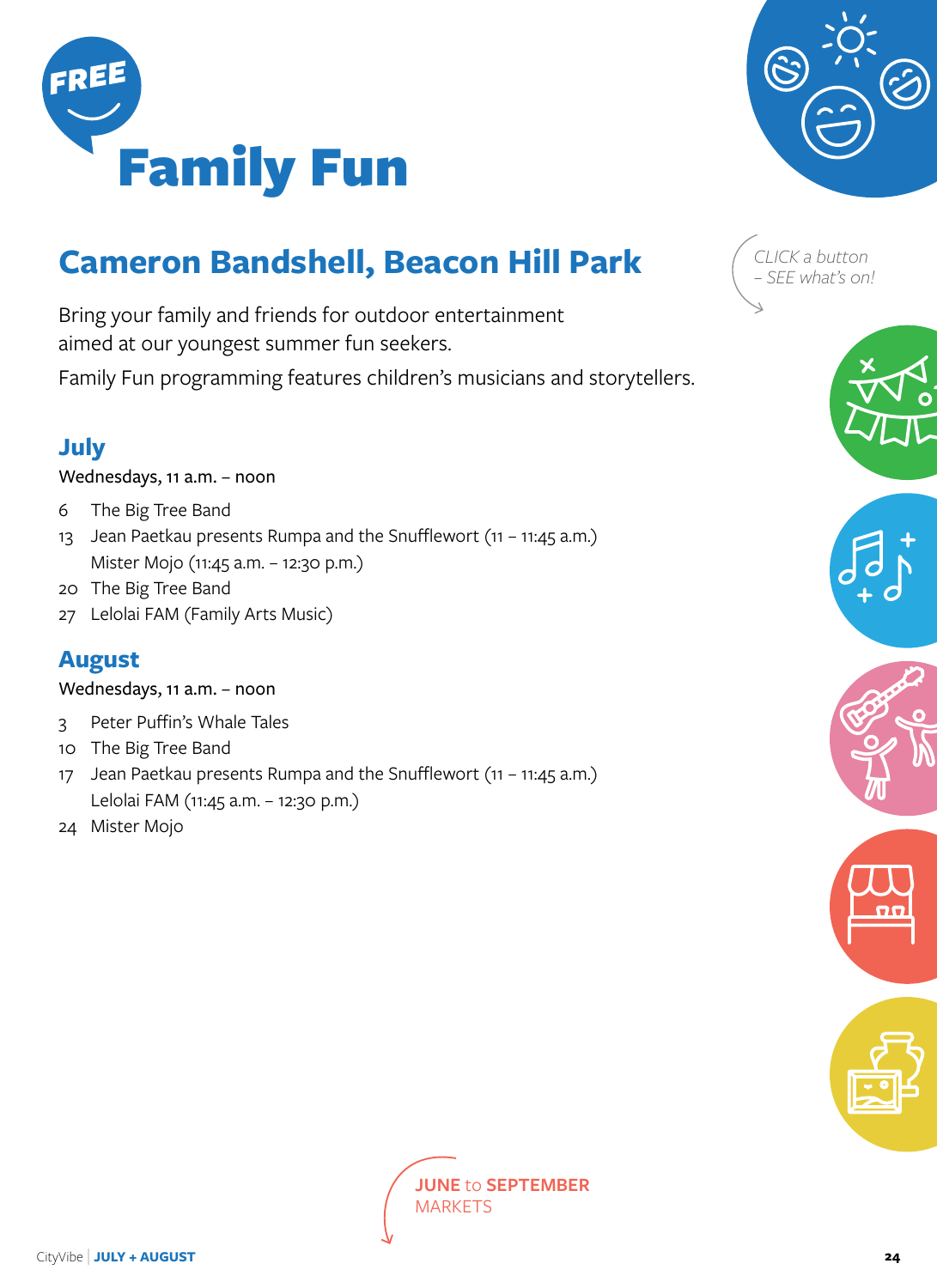<span id="page-24-0"></span>

# **Bastion Square Public Market**

[Bastion Square](https://www.google.com/maps/place/Bastion+Square,+Victoria,+BC/@48.4258102,-123.3690053,17z/data=!3m1!4b1!4m5!3m4!1s0x548f749ae0831a89:0x86747bf131cb1b36!8m2!3d48.4258102!4d-123.3690053) Thursdays, Fridays and Saturdays, 11 a.m.  $-$  5 p.m. Sundays, 11 a.m.  $-$  4 p.m. [facebook.com/bastionsquaremarket](https://www.facebook.com/bastionsquaremarket)

# **Inner Harbour Summer Lineup**

[Lower Causeway, Inner Harbour](https://www.google.com/maps/place/Inner+Harbour+Lower+Causeway/@48.4218342,-123.3712317,17z/data=!3m1!4b1!4m5!3m4!1s0x548f7502fde40be7:0xa144ad0e2a9c8f17!8m2!3d48.4218342!4d-123.369043) Daily until September 5 11 a.m. – 8 p.m. [gvha.ca/events](https://gvha.ca/events/inner-harbour-line-up/)

#### **James Bay Market**

[Corner of Menzies Street and Superior Str](https://www.google.com/maps/place/Menzies+St+%26+Superior+St,+Victoria,+BC+V8V+1T7/@48.4180649,-123.3746031,17z/data=!3m1!4b1!4m5!3m4!1s0x548f749643a43d83:0x97c7258d11ae0011!8m2!3d48.4180649!4d-123.3724144)eet Saturdays,  $9$  a.m.  $-$  3 p.m. [jamesbaymarket.com](http://jamesbaymarket.com/)

#### **Moss Street Market**

[Sir James Douglas School, 1330 Fairfield Road](https://www.google.com/maps/place/1330+Fairfield+Rd,+Victoria,+BC+V8S+5J1/@48.415119,-123.3497807,17z/data=!3m1!4b1!4m5!3m4!1s0x548f74f24c71f77d:0x1d1465392726727c!8m2!3d48.415119!4d-123.347592) Saturdays, 10 a.m. – 2 p.m. [mossstreetmarket.com](http://www.mossstreetmarket.com/)

### **Oaklands Sunset Market**

[Oaklands Community Centre, 1–2827 Belmont Ave](https://www.google.com/maps/place/Oaklands+Community+Centre+%26+Association/@48.4409977,-123.3384581,15z/data=!4m5!3m4!1s0x0:0x8f533fcf626a69b0!8m2!3d48.4410088!4d-123.3385982)nue Wednesdays, starting June 29, 4:30 - 8 p.m. [oaklands.life/sunset-market](https://oaklands.life/sunset-market)

### **Ship Point Market**

[Ship Point, Inner Harbour](https://www.google.com/maps/place/Ship+Point+Market/@48.4228659,-123.3689381,15z/data=!4m5!3m4!1s0x0:0xc2032900f15f7afe!8m2!3d48.4228659!4d-123.3689381) *Canada Day long weekend* July 1 & 2, 10 a.m. – 10:30 p.m. | July 3, 10 a.m. – 6 p.m. *BC Day long weekend*

July 29, 4 – 10:30 p.m. | July 30 & 31, 10 a.m. – 10:30 p.m. | August 1, 10 a.m. – 5 p.m. [gvha.ca](https://gvha.ca/events/ship-point-market/)

### **Victoria Public Market**

[The Hudson, 6 – 1701 Douglas Street](https://www.google.com/maps/place/Victoria+Public+Market+at+the+Hudson/@48.4298125,-123.3641684,15z/data=!4m5!3m4!1s0x0:0x5e6ccc8e7b42abd3!8m2!3d48.4298125!4d-123.3641684) Monday – Saturday, 11 a.m. – 6 p.m. Sunday 11 a.m. – 5 p.m. [victoriapublicmarket.com](https://victoriapublicmarket.com/)

> **MAY** to **[SEPTEMBER](#page-25-0)**  [MUSEUMS](#page-25-0)







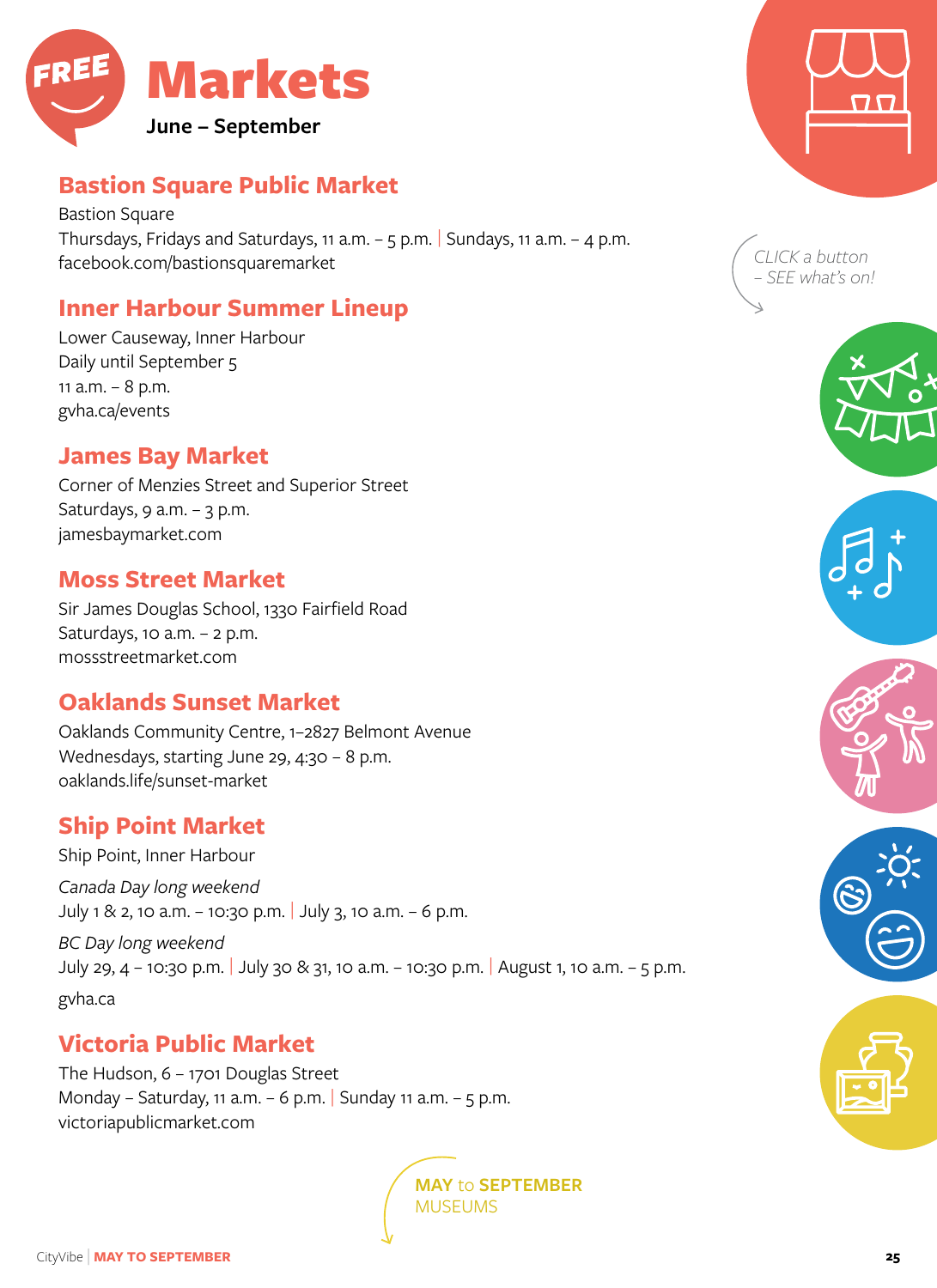# <span id="page-25-0"></span>Galleries + Museums

# **Museums**

Check with museums for open hours, admission rates, and special programming.

# **Carr House**

[207 Government Street](https://www.google.com/maps/place/207+Government+St,+Victoria,+BC+V8V+2K8/@48.4137715,-123.3718437,17z/data=!3m1!4b1!4m5!3m4!1s0x548f7495634a4143:0x909eae6e632449f0!8m2!3d48.4137715!4d-123.369655) 250.383.5843 [carrhouse.ca](https://carrhouse.ca/)

# **Chinese Canadian Museum Temporary Exhibition**

[10–14 Fan Tan Alley](https://www.google.com/maps/place/10+Fan+Tan+Alley,+Victoria,+BC+V8W+1W3/@48.4288521,-123.3701244,17z/data=!3m1!4b1!4m5!3m4!1s0x548f7484a186a251:0x4b4cc4e78e0947f0!8m2!3d48.4288521!4d-123.3679357) 250.382.9883 [chinesecanadianmuseum.ca](http://chinesecanadianmuseum.ca)

# **Craigdarroch Castle**

[1050 Joan Crescent](https://www.google.com/maps/place/1050+Joan+Crescent,+Victoria,+BC+V8S+3L5/@48.4226966,-123.3459032,17z/data=!3m1!4b1!4m5!3m4!1s0x548f748a88a9df65:0xf7f709124a3dc6df!8m2!3d48.4226966!4d-123.3437145) 250.592.5323 [thecastle.ca](https://thecastle.ca/)

# **Maritime Museum of BC**

[744 Douglas Street](https://www.google.com/maps/place/744+Douglas+St,+Victoria,+BC+V8W+3M6/@48.4218702,-123.3684987,17z/data=!3m1!4b1!4m5!3m4!1s0x548f7490f9cccf7b:0x3f70210750c77af0!8m2!3d48.4218702!4d-123.36631) 250.385.4222 [mmbc.bc.ca](https://mmbc.bc.ca/)

# **National Toy Museum of Canada**

[1410 Broad Street](https://www.google.com/maps/place/1410+Broad+St,+Victoria,+BC+V8W+2B1/@48.4276935,-123.3684314,17z/data=!3m1!4b1!4m5!3m4!1s0x548f7484e822f757:0x86798fa5f425e542!8m2!3d48.4276935!4d-123.3662427) 250.385.8697 [nationaltoymuseumcanada.ca](http://www.nationaltoymuseumcanada.ca/)

# **Point Ellice House**

[2616 Pleasant Street](https://www.google.com/maps/place/2616+Pleasant+St,+Victoria,+BC+V8T+4V3/@48.4360522,-123.3794623,17z/data=!3m1!4b1!4m5!3m4!1s0x548f737c94368991:0x50f9bf3ae215f3dd!8m2!3d48.4360522!4d-123.3772736) 250.380.6506 [pointellicehouse.com](https://pointellicehouse.com/)

# **Royal BC Museum**

[675 Belleville Street](https://www.google.com/maps/place/675+Belleville+St,+Victoria,+BC+V8W+9W2/@48.4197265,-123.3698939,17z/data=!3m1!4b1!4m5!3m4!1s0x548f749133522a77:0x749474af3da7a35c!8m2!3d48.4197265!4d-123.3677052) 250.356.7226 [royalbcmuseum.bc.ca](http://royalbcmuseum.bc.ca/)









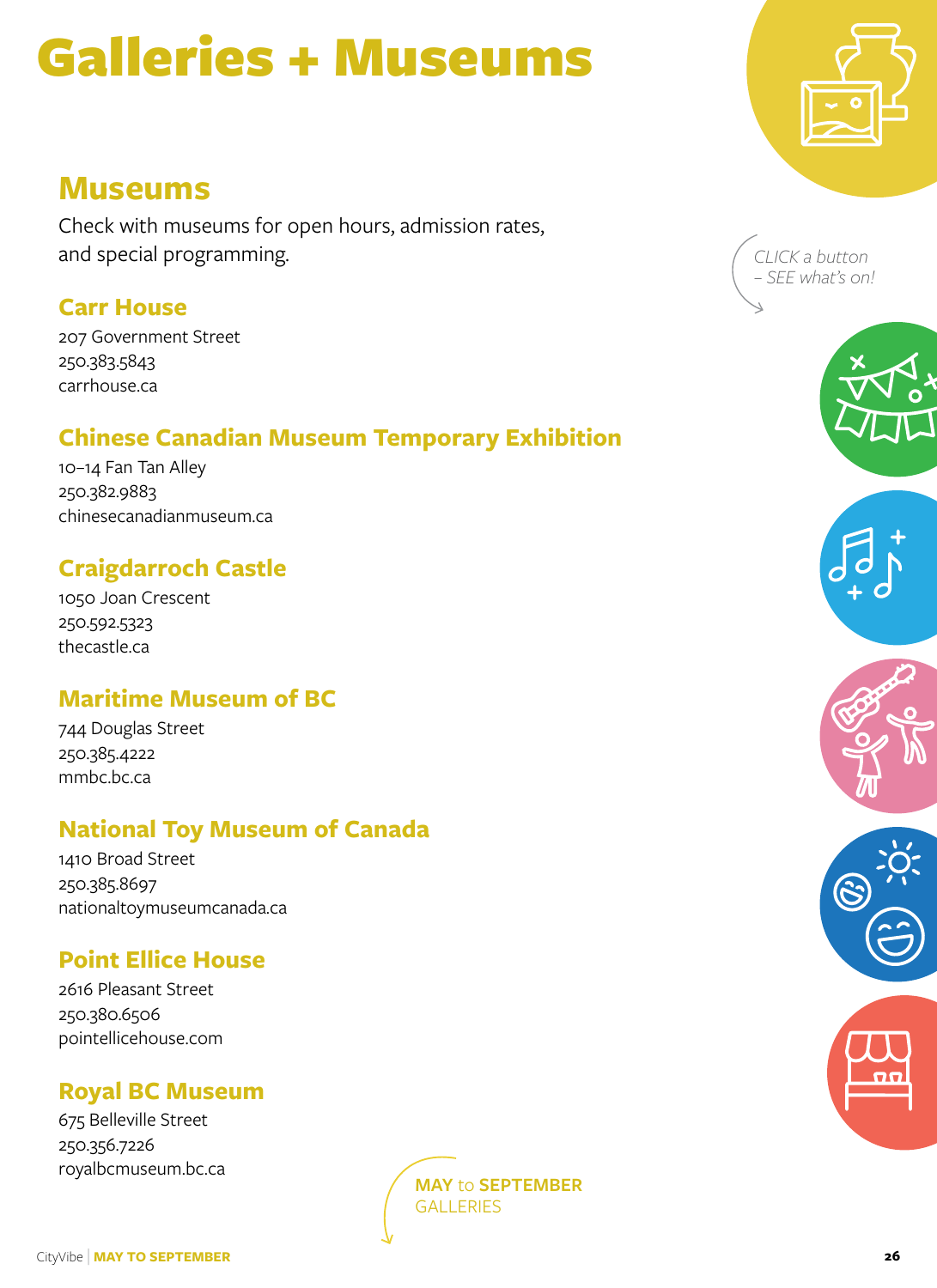# <span id="page-26-0"></span>Galleries + Museums

# **Galleries**

Check with galleries for open hours, admission rates, and special programming.

# **Art Gallery of Greater Victoria**

[1040 Moss Street](https://www.google.com/maps/place/1040+Moss+St,+Victoria,+BC+V8V+4P1/@48.4218417,-123.3498613,17z/data=!3m1!4b1!4m5!3m4!1s0x548f748ba7b427b9:0x1240de2f80f6f67b!8m2!3d48.4218417!4d-123.3476726) 250.384.4171 [aggv.ca](https://aggv.ca/)

# **The Bateman Foundation and Bateman Gallery**

[Steamship Terminal, 470 Belleville Street](https://www.google.com/maps/place/Steamship+Terminal/@48.4210096,-123.3711454,15z/data=!4m2!3m1!1s0x0:0x48da371c9dfe32ec?sa=X&ved=2ahUKEwjjtM-_y6X3AhXjpFsKHf1kD1UQ_BJ6BAhdEAU) 250.940.3630 [batemanfoundation.org](https://batemanfoundation.org/)

# **Deluge Contemporary Art**

[636 Yates Street](https://www.google.com/maps/place/636+Yates+St,+Victoria,+BC+V8W+1L3/@48.4265676,-123.3680871,17z/data=!3m1!4b1!4m5!3m4!1s0x548f748525e9be1b:0x1beafe7cd1d30971!8m2!3d48.4265676!4d-123.3658984) 250.385.3327 [deluge.ca](https://deluge.squarespace.com/)

# **the fifty fifty arts collective**

[2516 Douglas Street](https://www.google.com/maps/place/2516+Douglas+St,+Victoria,+BC+V8T+4M1/@48.4361915,-123.3682343,17z/data=!3m1!4b1!4m5!3m4!1s0x548f737e31a54307:0x7fcc6e939a8d98ae!8m2!3d48.4361915!4d-123.3660456) [thefiftyfifty.net](http://thefiftyfifty.net/)

### **Flux Media Gallery**

[1524 Pandora Avenue](https://www.google.com/maps?client=firefox-b-d&q=1524+Pandora+Avenue&um=1&ie=UTF-8&sa=X&ved=2ahUKEwirt4qS-eb3AhX0HTQIHfGxDj4Q_AUoAXoECAEQAw) 250.381.4428 [fluxmediagallery.org](https://flux-media-gallery.squarespace.com/)

# **Leaf Modern Gallery**

[2624 Bridge Street](https://www.google.com/maps/place/2624+Bridge+St,+Victoria,+BC+V8T+4S9/@48.4367376,-123.3755501,17z/data=!3m1!4b1!4m5!3m4!1s0x548f737c38a14b09:0x4046bad425a25c23!8m2!3d48.4367376!4d-123.3733614) 778.432.3228 [leafmodern.ca](https://leafmodern.ca/)